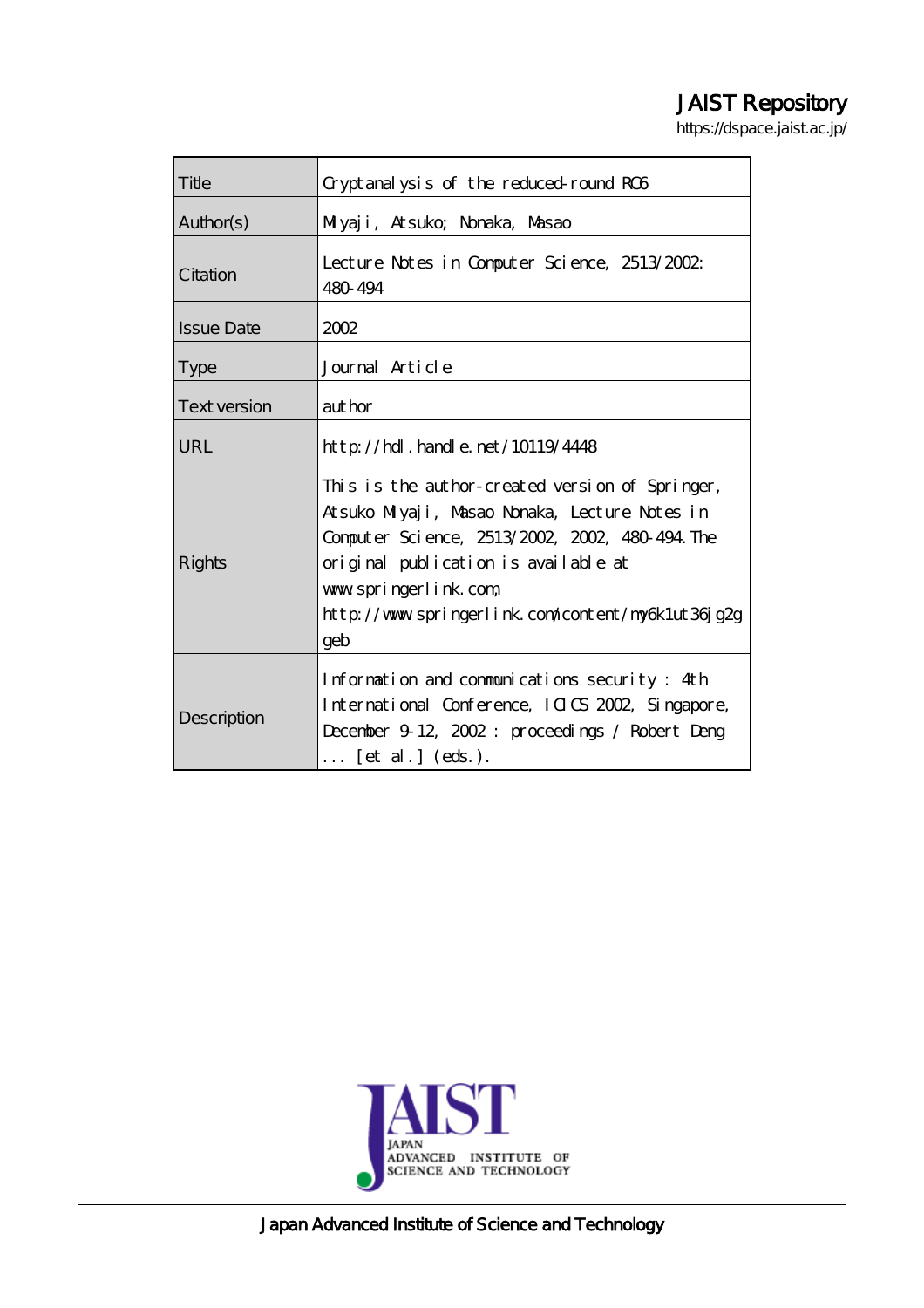# Cryptanalysis of the reduced-round RC6

Atsuko Miyaji<sup>1</sup> and Masao Nonaka<sup>2</sup>

<sup>1</sup> School of Information Science, Japan Advanced Institute of Science and Technology 1-1, Asahidai, Tatsunokuchi, Nomi, 923-1292, Japan miyaji@jaist.ac.jp <sup>2</sup> Matsushita Electric Industrial Co., LTD. 1006 Kadoma, Kadomashi, Osaka Japan nonaka@isl.mei.co.jp

Abstract. We investigate the cryptanalysis of the reduced-round RC6 without whitening. Up to the present, previous key recovery algorithm against the reduced-round RC6 itself, the reduced-round RC6 without whitening, and even the simplified variants are infeasible on a modern computer. In this paper, we propose the efficient and feasible key recovery algorithm against the reduced-round RC6 without whitening. Our algorithm is very useful to analysis the security of the round-function of RC6. Our attack applies to a rather large number of rounds. RC6 without whitening with r rounds can be broken in a success probability of 90% by using  $2^{8.1r-13.8}$  plaintexts. Therefore, our attack can break RC6 without whitening with 17 rounds by using  $2^{123.9}$  plaintexts in a probability of 90%.

keywords: RC6, a known plaintext attack, a correlation attack

#### Introduction 1

RC6[13] is a block cipher, which is constructed by only simple arithmetic such as a multiplication, an addition, a bit-wise exclusive-or  $(XOR)$ , and a data dependent rotation. Therefore, RC6 can be implemented efficiently in software with small amount of memory.  $RC6$  is submitted as a candidate for  $NESSIE[12]$ , and recently has been selected to proceed the next stage.  $RC6-32/r/16$  means that four 32-bit-word plaintexts are encrypted by  $r$  rounds with 16 byte keys. RC6 is the next version of  $RC5[14]$ , which consists of only an addition, a bit-wise exclusive-or(XOR), and a data dependent rotation. RC5 also includes a data dependent rotation, which is much efficiently improved in RC6 in such a way that it is determined by all 32 bits of both data and subkey but not 5 bits. Such an efficient improvement makes RC6 much secure because it is difficult to handle the rotation by choosing specific plaintexts. Compared with various attacks against  $RC5[1, 2, 5, 7, 7, 4, 11]$ , any key recovery algorithm against RC6  $[3, 2, 8]$  requires much memory and work even in the case of low round. Multiple linear cryptanalysis is applied to RC6 with 32-byte keys [16], but it has not been applied to RC6 with 16-byte keys.

Correlation attack makes use of correlations between an input and an output, which is measured by the  $\chi^2$  test: the specific rotation in RC6 is considered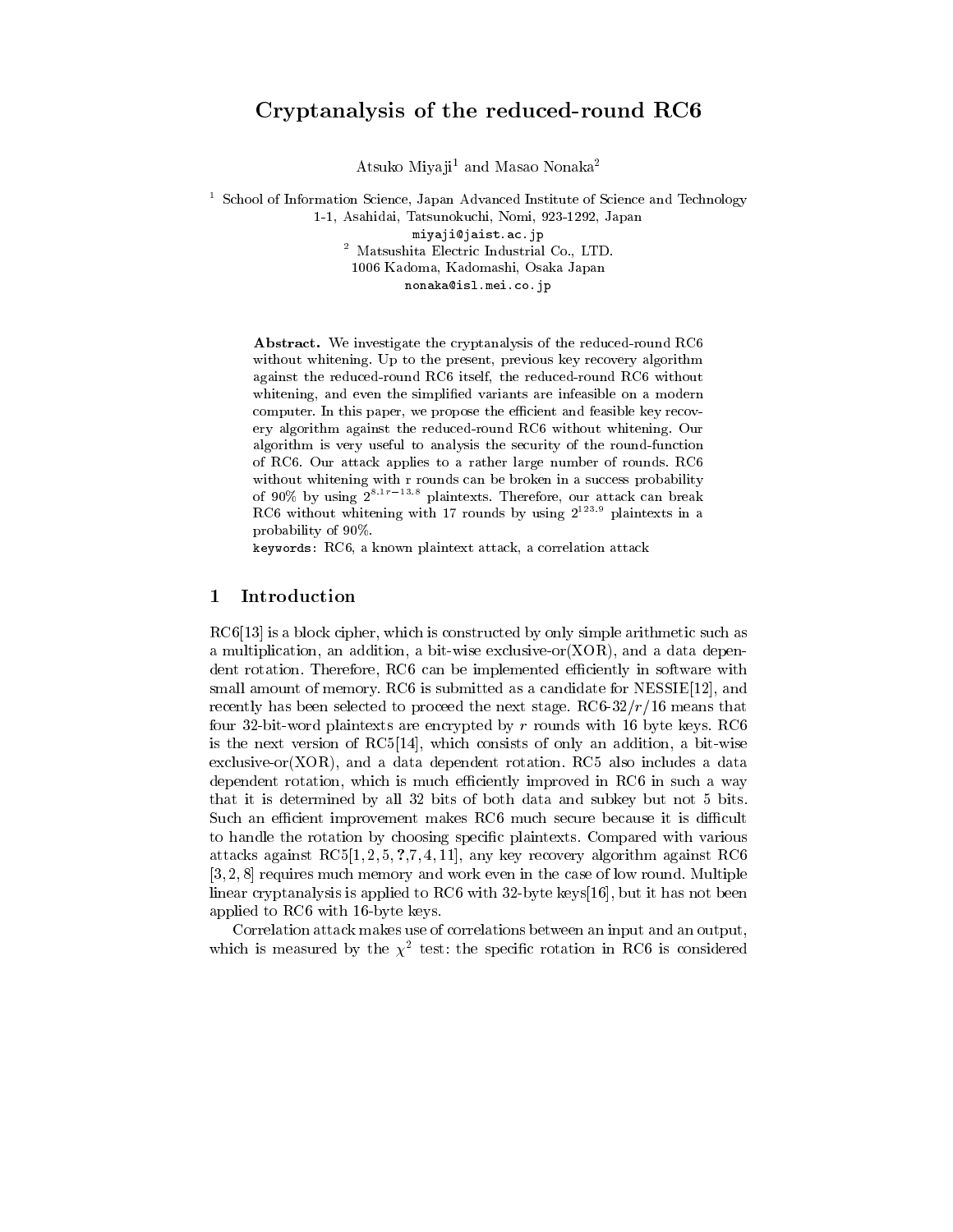to cause the correlations between the corresponding two 10-bit integer values. Correlation attack consists of two parts, the distinguishing algorithm and the key recovery algorithm. The distinguishing algorithm has only to handle plaintexts in such a way that the  $\chi^2$ -value of a part of the ciphertext becomes a significantly higher value. On the other hand, the key recovery algorithm has to rule out all false keys, and single out exactly a correct key by using the  $\chi^2$ -value. However, only distinguishing algorithm has been investigated, up to the present [8, 4]. That is, only the high  $\chi^2$ -value is focused, which is experimentally computed on the average of keys.

In [8], correlation attacks are applied to recover subkeys from the 1st subkey to the final subkey by handling a plaintext  $(A_0, B_0, C_0, D_0)$  in such a way that the  $\chi^2$ -value after one round becomes significantly higher value. However, unfortunately, their key recovery algorithm has not been executed yet although their distinguishing algorithm has been implemented. Because their algorithm is forced to recover all 32 bits of the first subkey, and thus it requires  $2^{\tilde{6}2.2}$  works with  $2^{42}$  memory even in the case of RC6 with 5 rounds. In a realistic sense, it would be infeasible to employ such an algorithm on a modern computer. This is why their key recovery algorithm is estimated by only using the results of distinguishing algorithm. Their key recovery algorithm is roughly summarized as follows: 1. Choose a plaintext in such a way that the least significant five bits of  $A_0$  and  $C_0$ ,  $lsb_5(A_0)$  and  $lsb_5(C_0)$ , are fixed; 2. For a plaintext and the corresponding  $2^{27}$  first subkeys that leads the zero rotation in the first round, compute the  $\chi^2$ -value of concatenation of  $lsb_5(A_{r+1})$  and  $lsb_5(C_{r+1})$  of an output after r rounds,  $(A_{r+1}, B_{r+1}, C_{r+1}, D_{r+1})$ ; 3. Output a subkey with the highest  $\chi^2$ -value as the first subkey. Their key recovery algorithm is based on the next idea: the  $\chi^2$ -value is significantly high if a plaintext is suitably fixed so that one (or both) of the data dependent rotation in the first round is zero. It exactly works well as a distinguishing algorithm, but, as a key recovery algorithm, it is unlikely that it rules out all false keys well in the following reason: the data dependent rotation depends on all bits of 32-bit subkey, however, the information amount on data dependent rotation is only 5 bits. Fixing the first round rotation to zero is just fixing the 5-bit information amount on the first subkey but not all its 32bits. In fact, for a plaintext, there are  $2^{27}$  first subkeys that lead to the zero rotation. This is why the above algorithm is unlikely to rule out all false keys. We also note that the number of available plaintexts for each key in their attack is reduced to  $2^{118}$ .

In [11], a correlation attack against RC5 is proposed by using the same idea of fixing the first round rotation as [8]. They report three interesting and new results: 1. their algorithm can search every four bits of subkey in the final round; 2. their algorithm can recover subkeys with the high probability with a rather low  $\chi^2$ -value; 3. an algorithm, applying [8] to RC5, cannot recover subkeys with the high probability although the  $\chi^2$ -value is extremely high. Their results indicate that not all bits but a few bits of subkeys can be recovered under the condition of fixing the first round rotation, and that a good distinguishing algorithm does not necessarily work as a good key recovery algorithm.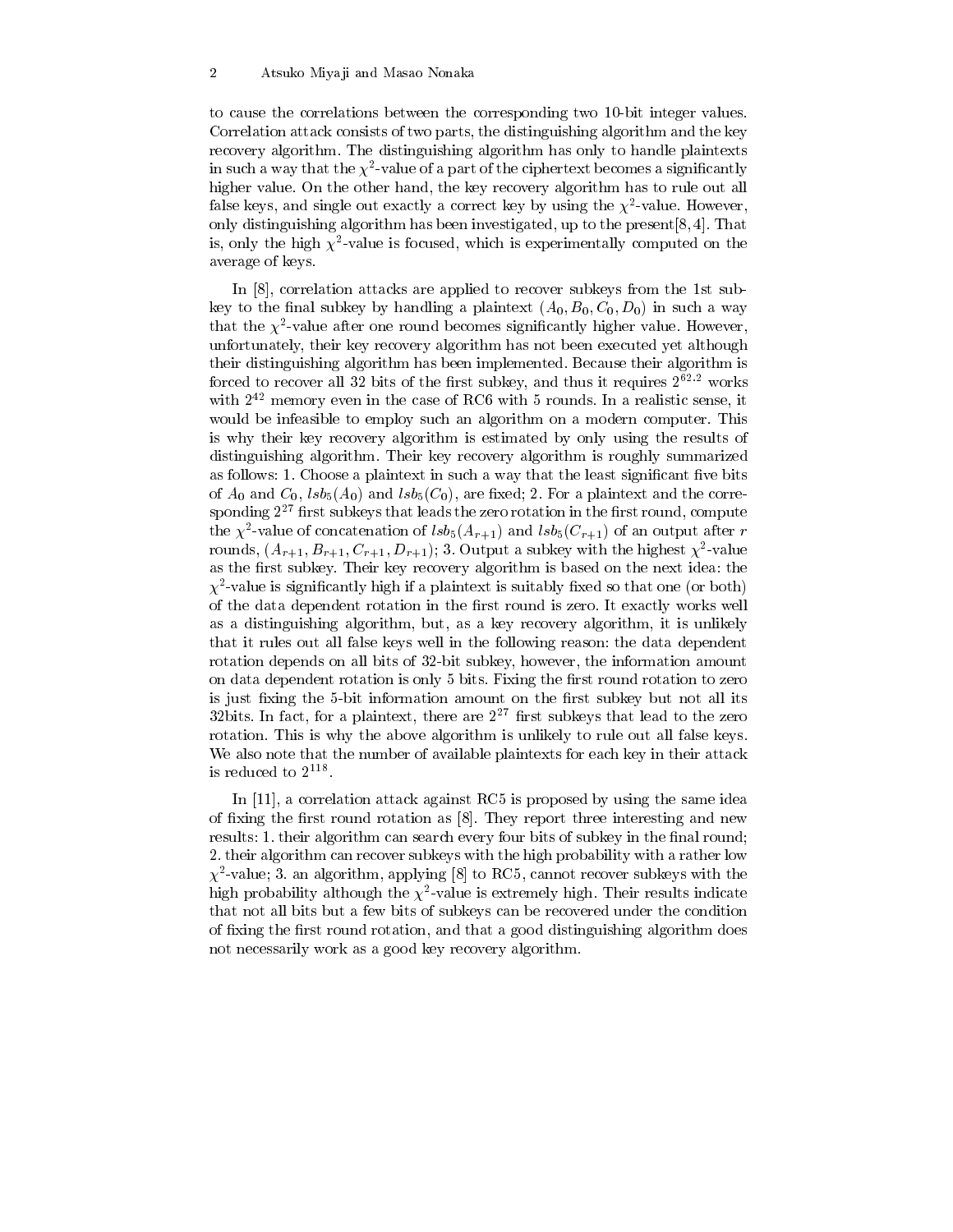RC6 consists of three parts, pre-whitening, r-round iterations of round function, and post-whitening. In this paper, we focus on the round function of RC6, RC6 without whitening. Here we simply call RC6 without whitening to RC6W. We propose the feasible key recovery algorithm for the reduced-round RC6W for the first time. We improve the distinguishing algorithm in such a way that the  $\chi^2$ -values for outputs become significantly high with less constrain of plaintexts. and then improve key recovery algorithm in such a way that the variance of  $\chi^2$ -value is reduced. We know that an output of RC6 is highly unlikely to be uniformly distributed if  $B_0$  or  $D_0$  of a plaintext  $(A_0, B_0, C_0, D_0)$  introduces zero rotation in the 1st round, and  $lsb_5(A_0)$  and  $lsb_5(C_0)$  is fixed[8]. More generally, we investigate how an output after r rounds, both  $A_{r+1}$  and  $C_{r+1}$ , depends on a chosen plaintext, and find experimentally the following feature of RC6: the  $\chi^2$ -values for the concatenation of  $lsb_5(A_{r+1})$  and  $lsb_5(C_{r+1})$  of an output after  $r$  rounds become significantly high if both the least significant 5 bits of the first and third words before addition to each 1st-round subkey are just fixed. This means that we can use any plaintext by classifying them into groups with the same condition, and thus, the number of available plaintext is  $2^{128}$ , which is very useful for distinguishing RC6 without pre-whitening.

We improve the key recovery algorithm by taking full advantage of the above feature, that is, the  $\chi^2$ -values become significantly high for any group. As mentioned above, only the high average of  $\chi^2$ -value has been discussed. However, we also direct our attention to the variance of  $\chi^2$ -value. We compute the  $\chi^2$ -value not flatly for all plaintext but for plaintexts in each group, and then compute the average among these  $\chi^2$ -value. As a result, the variance of  $\chi^2$ -value is reduced, and the key recovery algorithm is expected to rule out all false keys. The main points of our feasible key recovery algorithm are as follows:

1. Use any plaintext by classifying it into groups;

2. Compute the  $\chi^2$ -value of an output for plaintexts in each group, and then compute the average among these  $\chi^2$ -value.

We also present three key recovery algorithms, which reflect the effect of computing the  $\chi^2$ -value on each classified group. By employing our attack, RC6W with 5 rounds can be broken within 20 minutes on PPC 604e/332MHz by using  $2^{27}$  plaintexts and  $2^{26}$  memory. RC6W with r rounds can be broken with a success probability of  $90\%$  by using  $2^{8.1r-13.8}$  plaintexts. As a result, our attack can break RC6W with 17 rounds by using  $2^{123.9}$  plaintexts in a probability of 90%. Our algorithm can work faster than an exhaustive key search for the 128-bit key with feasible size of memory,  $2^{26}$ . In [13], a two register version for RC6 is also described, called RC6-64 in this paper. RC6-64 is oriented to 64-bit architecture, and plaintexts consists of two 64-bit words. The size of subkeys in RC6-64 is 64 bits. So the security level of one round in RC6-64, the size of subkeys, is estimated to be equal to that in RC6-32, which has two 32-bit subkeys in one round. Furthermore the round function of RC6-64 is almost the same structure as that of RC6. So it is very useful to discuss the difference of each security of round function. By applying our attack to RC6-64 without whitening with  $r$  rounds, it can be broken in a success probability of 90% by using  $2^{5.0r-8.2}$  plaintexts. As a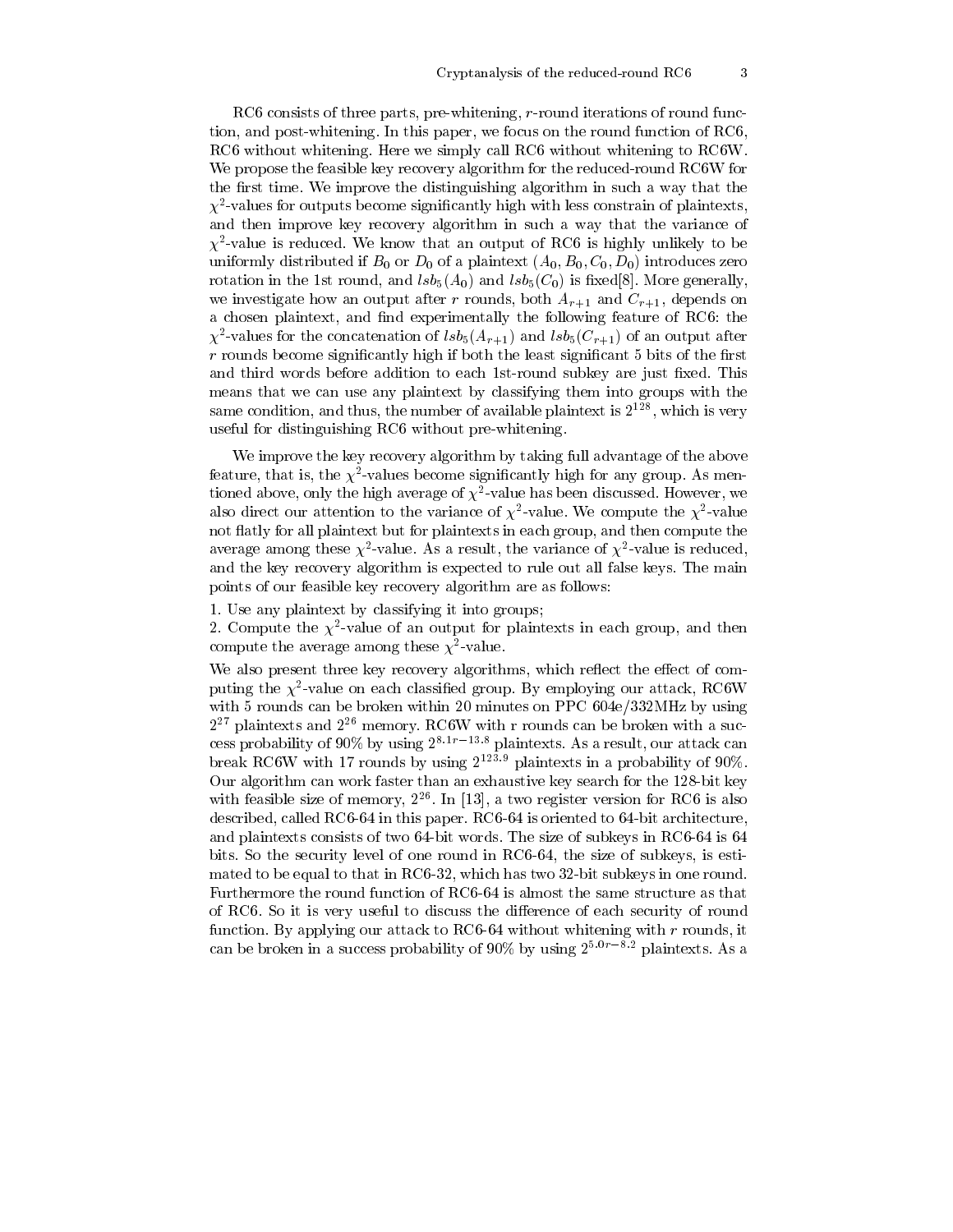result, our attack can break RC6-64 without whitening with 27 rounds by using  $2^{126.8}$  plaintexts in a probability of 90%. The weakpoint of RC5 is thought to a data dependent rotation, which is defined by only 5-bit subkey and data, but not the data structure of two words. Although the weakness of data dependent rotation is improved in both RC6 and RC6-64, RC6-64 is much weaker than RC6. From our results, we see that the data structure of RC6, 4-word plaintexts, also makes the security high.

This paper is organized as follows. Section 2 summarizes some notations and definitions in this paper. Section 3 describes some experimental results including the above features of RC6. Section 4 presents the chosen plaintext algorithm, Algorithm 2 and 3. Section 5 discusses how to extend the chosen plaintext algorithm to the known plaintext algorithm, Algorithm 4. Section 6 applies Algorithm 4 for a two-register version for RC6, and discusses the difference between the original RC6 and a two-register version for RC6 from a security point of view.

#### $\boldsymbol{2}$ Preliminary

This section denotes some notations, definitions, and experimental remarks. In this paper, RC6-32, AES submission version, is simply denoted to RC6. First we describe RC6 algorithm after defining the following notations.

 $+, \boxplus (-, \boxminus)$ : an addition (subtraction) mod  $2^{32}$ ;  $\oplus$ : a bit-wise exclusive OR;  $r:$  the number of (full)rounds;

 $a \ll b(a \gg b)$ : a cyclic rotation of a to the left(right) by b bits;

 $(L_i, R_i)$ : an input of the *i*-th half-round,  $(L_0, R_0)$  is a plaintext,

 $(L_{h+1}, R_{h+1})$  is a ciphertext after h half-rounds encryption;

 $S_i$ : the *i*-th subkey( $S_{h+1}$  is a subkey of the *h*-th half-round);

 $lsb_n(X)$ : the least significant n bits of X;

 $X^i$ : denotes the *i*-th bit of X;

 $X^{[i,j]}$ : denotes from the *i*-th bit to the *j*-th bit of X ( $i > j$ );

 $\overline{X}$ : a bit-wise inversion of X.

 $f(X): X \times (2X+1): F(X): f(X) \pmod{2^{32}} \ll 5.$ 

We denote the least significant bit(LSB) to the 1st bit, and the most significant bit(MSB) as the 32-th bit for any 32-bit element. RC6 encryption is defined as follows:

Algorithm 1 (Encryption with RC6)

- 1.  $A_1 = A_0$ ;  $B_1 = B_0 + S_0$ ;  $C_1 = C_0$ ;  $D_1 = D_0 + S_1$ ;
- 2. for  $i = 1$  to r do:  $t = F(B_i)$ ;  $u = F(D_i)$ ;  $A_{i+1} = B_i$ ;
- $B_{i+1} = ((C_i \oplus u) \ll l) + S_{2i+1}; C_{i+1} = D_i; D_{i+1} = ((A_i \oplus t) \ll l) + S_{2i};$
- 3.  $A_{r+2} = A_{r+1} + S_{2r+2}$ ;  $B_{r+2} = B_{r+1}$ ;  $C_{r+2} = C_{r+1} + S_{2r+3}$ ;  $D_{r+2} = D_{r+1}$ .

The part 1, or 3 of Algorithm 1 is called to pre-whitening, or post-whitening, respectively. We call the version of RC6 without both pre-whitening and postwhitening to, simply, RC6W or RC6 without whitening.

We make use of the  $\chi^2$ -tests for distinguishing a random sequence from nonrandom sequence [6, 8, 9]. Let  $X = X_0, ..., X_{n-1}$  be a sequence with  $\forall X_i \in$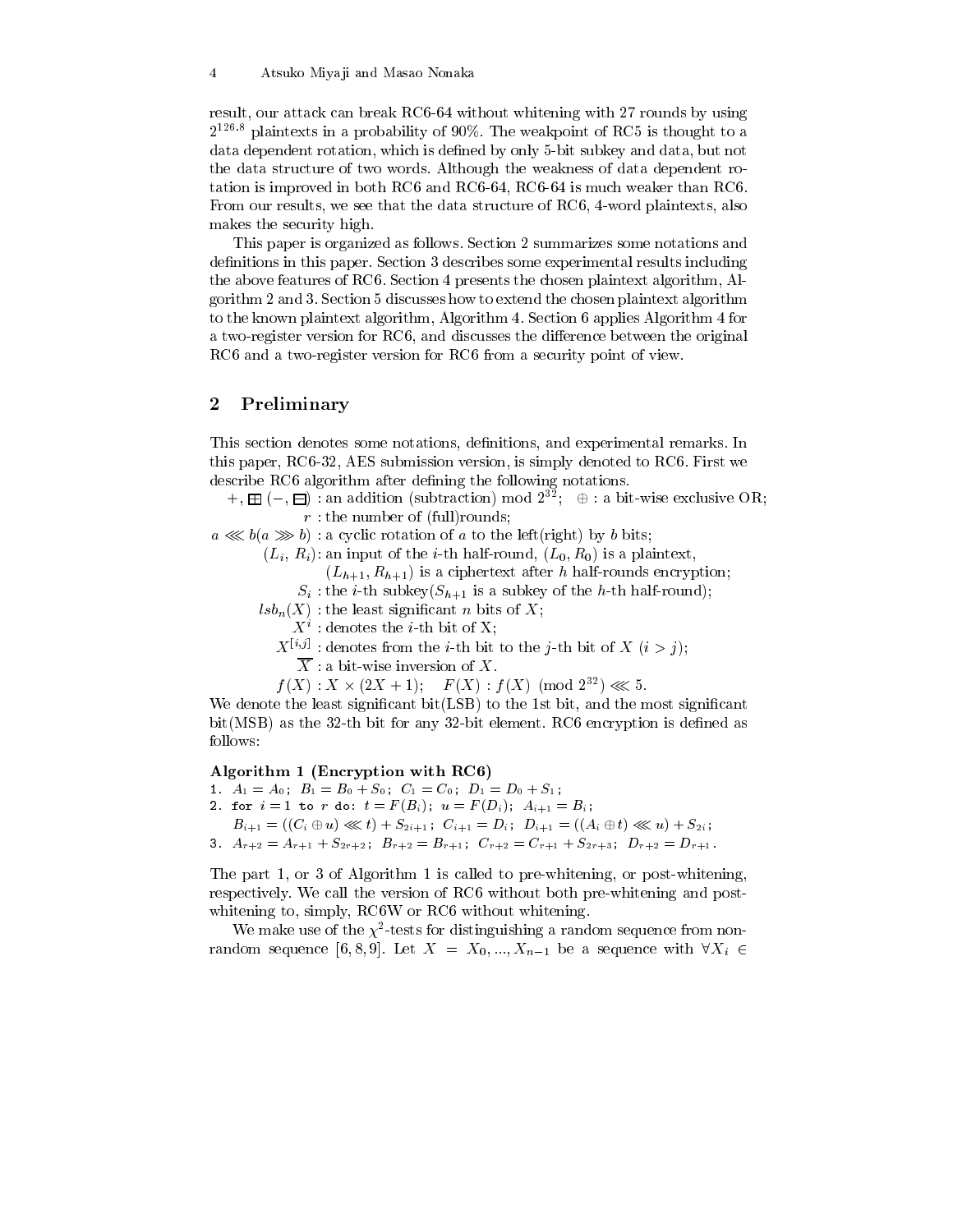$\{a_0, \dots, a_{m-1}\}\$ . Let  $N_{a_i}(X)$  be the number of  $X_i$  which equals  $a_j$ . The  $\chi^2$ statistic of X,  $\chi^2(X)$ , estimates the difference between X and the uniform distribution as follows:  $\chi^2(X) = \frac{m}{n} \sum_{i=0}^{m-1} (N_{a_i}(X) - \frac{n}{m})^2$ . Table 1 presents each threshold for 31, 63, 255, 1023 degrees of freedom. For example, (level,  $\chi^2$ )=(0.95, 44.99) for 31 degrees in Table 1 means that the value of  $\chi^2$ -statistic exceeds 44.99 in the probability of 5% if the observation  $X$  is uniform. In this paper, we uses these four degree of freedom. For preciseness, we often discuss the  $\chi^2$ -statistic for any degree by the level. We set the level to 0.95 in order to distinguish a sequence  $X$  from a random sequence.

| Levell                                                                           | 0.50 | 0.60 | 0.70 | 0.80 | 0.90 | 0.95 | 0.99 |
|----------------------------------------------------------------------------------|------|------|------|------|------|------|------|
| 31 degree of freedom 30.34 32.35 34.60 37.36 41.42 44.99 52.19                   |      |      |      |      |      |      |      |
| 63 degree of freedom 62.33 65.20 68.37 72.20 77.75 82.53 92.01                   |      |      |      |      |      |      |      |
| 255 degree of freedom  254.33 260.09 266.34 273.79 284.34 293.25 310.46          |      |      |      |      |      |      |      |
| [1023 degree of freedom 1022.33 1033.83 1046.23 1060.86 1081.38 1098.52 1131.16] |      |      |      |      |      |      |      |

**Table 1.**  $\chi^2$ -distribution with each degree of freedom

In our experiments, all plaintexts are generated by using  $m$ -sequence [10]. For example, Algorithm 2, 3, or 4 uses 108-, 113- or 128-bit random number generated by m-sequence, respectively. The platforms are IBM  $RS/6000$  SP (PPC)  $604e/332MHz \times 256$  with memory of 32 GB.

#### $\chi^2$ -statistic of RC6 3

In this section, we investigate how to lead to much stronger biases with less constraint of plaintexts. In [8], if plaintexts  $(A_0, B_0, C_0, D_0)$  are chosen in such a way that both  $lsb_5(A_0)$  and  $lsb_5(C_0)$  are fixed, and that both  $B_0$  and  $D_0$ introduce zero rotation in the 1st round, then the ciphertexts lead much stronger biases. However, such condition is rather strict constraint because the number of plaintexts satisfied with such conditions are reduced to  $2^{108}$ . We investigate other conditions that has almost the same effect with less constraint of plaintexts. To observe this, we conduct the following experiments.

**Test 1:**  $\chi^2$ -test on  $\frac{lsb_5(A_{r+1})}{|lsb_5(C_{r+1})|}$  in the case which both  $B_0$  and  $D_0$ introduce zero rotation in the 1st round,  $lsb_5(A_0) = 0$ , and  $lsb_5(C_0) = 0$ .

**Test 2:**  $\chi^2$ -test on  $\frac{lsb_5(A_{r+1})}{|lsb_5(C_{r+1})|}$  in the case which both  $B_0$  and  $D_0$ introduce zero rotation in the 1st round,  $lsb_5(A_0) = 0, ..., 31$ , and  $lsb_5(C_0) = 0$ . **Test 3:**  $\chi^2$ -test on  $lsh_n(A_{r+1})$ || $lsh_n(C_{r+1})$  for  $n=3,4,5$  in the case which both  $\overline{lsb}_5(A_0)$  and  $\overline{lsb}_5(C_0)$  are set to 0, and both  $B_0$  and  $D_0$  introduce zero rotation in the 1st round.

**Test 4:**  $\chi^2$ -test on (any consecutive 5 bits of  $A_{r+1}$ )  $||lsb_5(C_{r+1})$  in the case which both  $lsb_5(A_0)$  and  $lsb_5(C_0)$  are set to 0, and both  $B_0$  and  $D_0$  introduce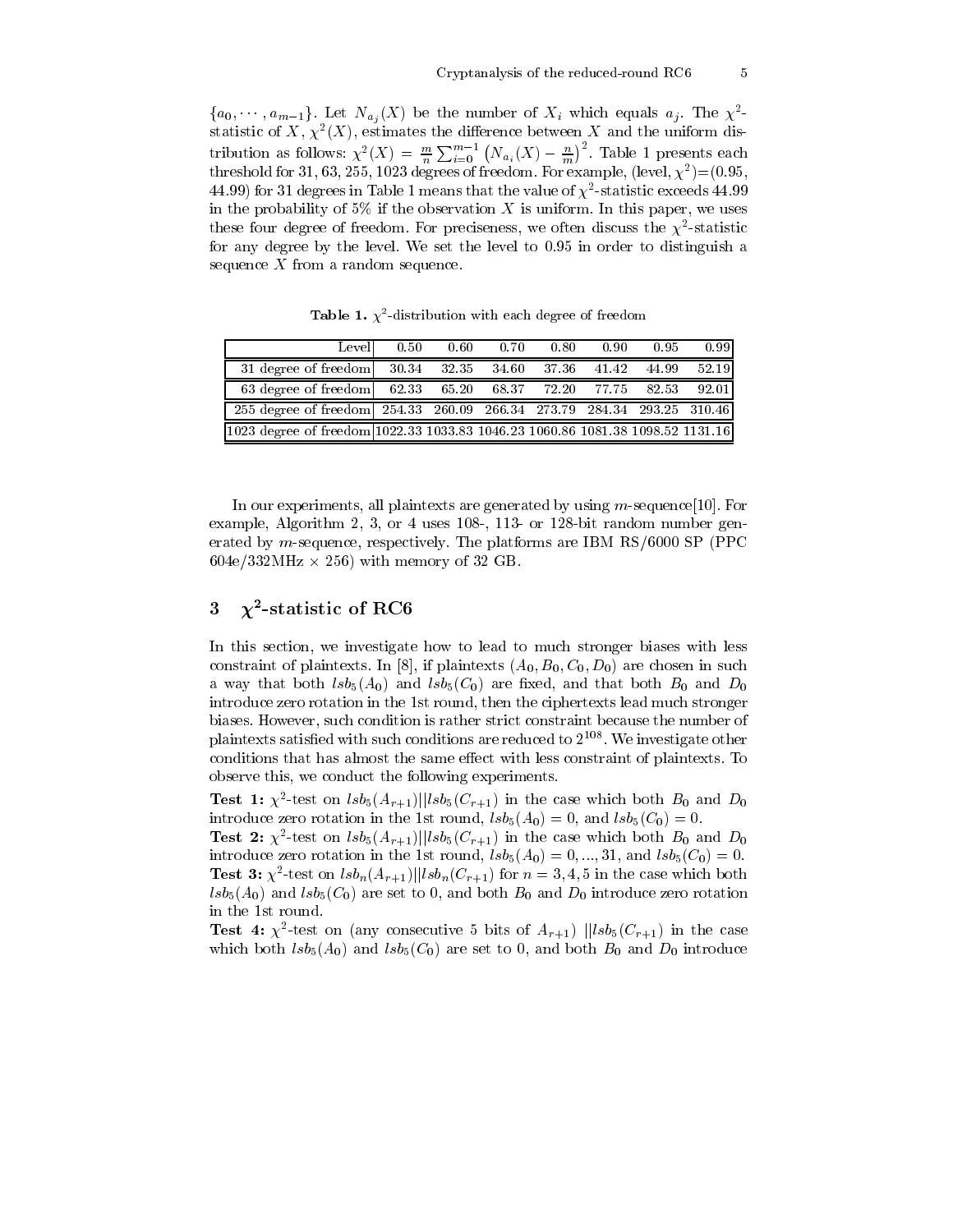#### $\;6\;$ Atsuko Miyaji and Masao Nonaka

zero rotation in the 1st round.

The conditions on plaintexts and ciphertexts in Test 1 is the same with that in  $[8]$ . Apparently, the conditions on plaintexts or ciphertexts in other tests is eased. We observe whether the almost same effect as Test 1 is expected with the eased conditions or not.

#### $3.1$ Test 1 and 2

The ciphertexts lead much stronger biases if plaintexts  $(A_0, B_0, C_0, D_0)$  are chosen in such a way that both  $lsb_5(A_0)$  and  $lsb_5(C_0)$  is 0, and that both  $B_0$  and  $D_0$  introduces zero rotation in the 1st round [8]. Test 1 examines the effect. The implementation results in the case of  $r = 4, 6$  are shown in Table 2. We compute the  $\chi^2$ -value on  $lsb_5(A_{r+1})$ || $lsb_5(C_{r+1})$  on the average of 100 keys, and the level and the variance. Especially, the variance will be discussed in the following sections. In the case of Test 1, the number of available plaintexts is  $2^{108}$ . Next we

**Table 2.** The  $\chi^2$ -value on  $\text{lsb}_5(A_{r+1})$ || $\text{lsb}_5(C_{r+1})$  of RC6 in Test 1(the average of 100 keys, the level and the variance)

| 4 rounds  |          |          |                                                                                                                                                                            |  |  |  |
|-----------|----------|----------|----------------------------------------------------------------------------------------------------------------------------------------------------------------------------|--|--|--|
| $#$ texts | $2^{12}$ | 913      | $2^{14}$                                                                                                                                                                   |  |  |  |
|           |          |          | The $\chi^2$ -value Average Level Variance Average Level Variance Average Level Variance                                                                                   |  |  |  |
|           |          |          | 1045.450 0.694 1774.828 1076.568 0.881 2177.806 1126.800 0.987 2448.999                                                                                                    |  |  |  |
|           |          |          |                                                                                                                                                                            |  |  |  |
|           |          | 6 rounds |                                                                                                                                                                            |  |  |  |
| $#$ texts | 28       | $2^{29}$ | 230                                                                                                                                                                        |  |  |  |
|           |          |          | $\int$ The $\chi^2$ -value Average Level Variance Average Level Variance Average Level Variance<br>1041.933 0.667 2098.079 1060.985 0.801 2263.724 1095.914 0.944 2942.704 |  |  |  |

discuss the difference between Test 1 and 2. In the first round, each of  $A_1$  and  $C_1$  is added to each round key, and thus neither  $lsb_5(A_1)$  nor  $lsb_5(C_1)$  is zero in the final stage of the first round even if plaintexts are chosen with the condition of Test 1. Therefore, the same effect as  $lsb_5(A_0)$ ,  $lsb_5(C_0) = 0$  is expected if only  $lsb_5(A_0)$  and  $lsb_5(C_0)$  is just fixed. Test 2 examines the hypothesis. The experimental results of Test 2 are presented in Figure 1. In Figure 1, the horizontal line corresponds to the fixed value of  $\text{lsb}_5(A_0)$  and the vertical line corresponds to the significance level of the  $\chi^2$ -value for each number of plaintexts. From Figure 1, we see that any  $\ell s b_5(A_0)$  can be distinguished from a random sequence in almost the same way as  $lsb_5(A_0)=0$ . The same discussion also holds in the case of  $lsb_5(C_0)$ . To sum up, we do not have to set  $lsb_5(A_0) = lsb_5(C_0) = 0$  in order to increase the  $\chi^2$ -value. We can use plaintexts with any  $(A_0, C_0)$  by just classifying it to each  $lsb_5(C_0)$  and  $lsb_5(A_0)$ , and thus the number of available plaintexts is  $2^{118}$ .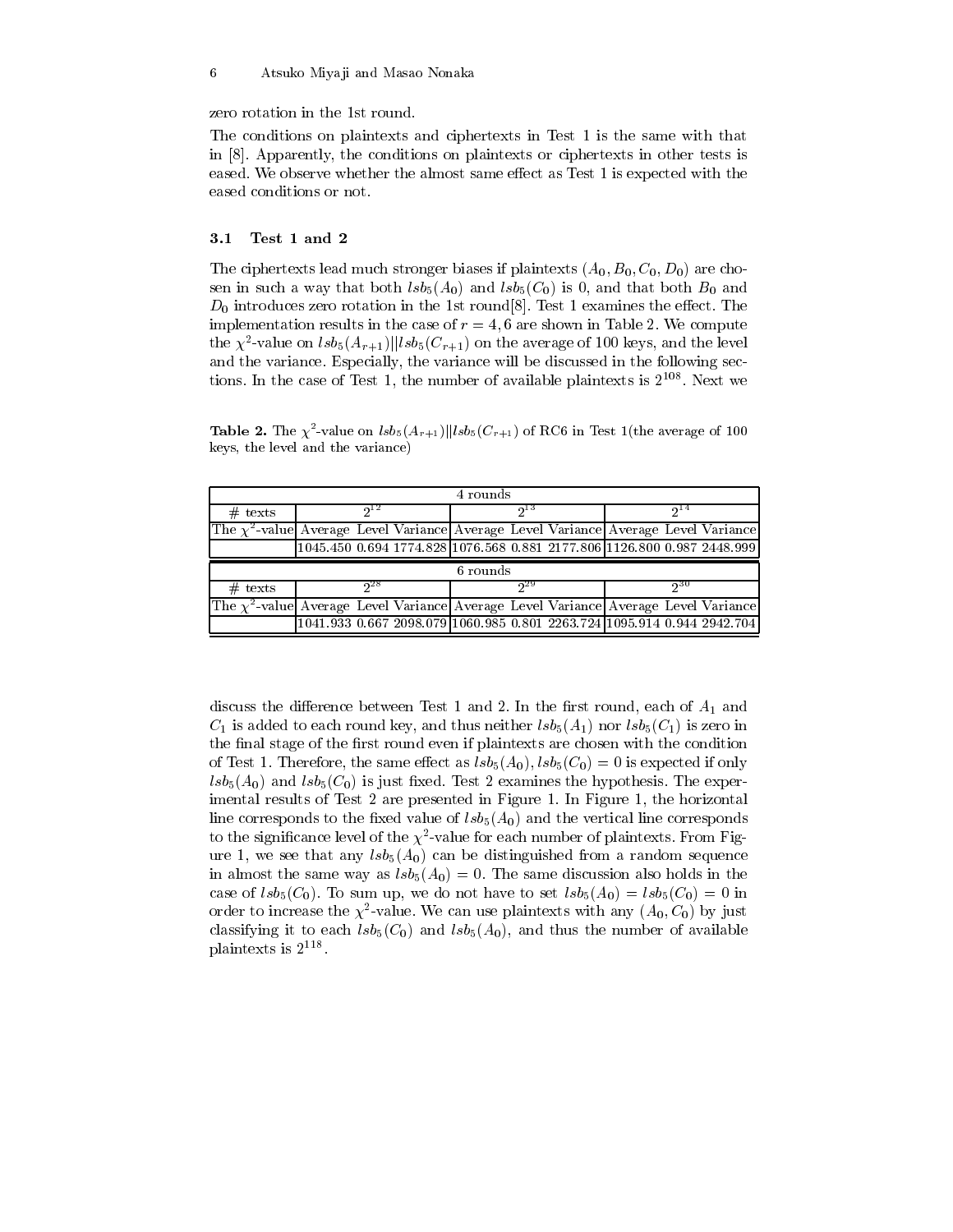

**Fig. 1.** The  $\chi^2$ -value for each  $lsb_5(A_0)$  of RC6 in Test2 (on the average of  $10^4$  keys)

Fig. 2. Level of the  $\chi^2$ -value in each consecutive 5 bits of  $A_5||lsb_5(C_5)$  of RC6 for each  $#$  texts (on the average of  $10^4$  keys)

#### $3.2$ Test 3

The bias for  $\frac{lsb_5(A_{r+1})}{|lsb_5(C_{r+1})}$  of an output after r-rounds are confirmed to be highly nonuniform distribution[8]. In Test 3, we examine whether outputs with other bit-size lead also highly nonuniform distribution or not. Our key recovery algorithm shown in Section 4 and 5 can set the size of recovered key flexibly. Therefore if the nonuniform distribution of  $lsb_n(A_{r+1})||lsb_n(C_{r+1})$  for  $n \neq 5$  also holds, then our algorithm can work according to the memory capacity of machine. The experimental results of Test 3 in the case of 4, 6 rounds are presented in Table 3. From the experimental results, we see that the larger  $n$  is, the higher the nonuniform distribution of  $lsb_n(A_{r+1})$ || $lsb_n(C_{r+1})$  is, and that the nonuniform distribution of  $lsb_n(A_{r+1})||lsb_n(C_{r+1})$  for  $n=3,4$  is also observed in the same way as  $n = 5$ . Since we use the  $\chi^2$ -value on  $\frac{lsb_3(A_{r+1})}{|lsb_3(C_{r+1})|}$ in Section 4, other experimental results in the case of  $lsb_3(A_{r+1})||lsb_3(C_{r+1})$  are shown in Table 4.

#### Test 4 3.3

In Test 4, we compute the  $\chi^2$ -value in (any consecutive 5 bits of  $A_{r+1}$ || $lsb_5(C_{r+1})$ ). Figure 2 shows the experimental results in the case of 4 rounds. The horizontal line corresponds to the first bit of consecutive 5 bits of  $A_5$ , and each plot presents the level of  $\chi^2$ -value in the case of each consecutive 5 bits for each number of plaintexts. For example, the case of  $i = 1$ , or  $i = 32$  corresponds to  $A_5^{[5,1]}$ , or  $\{A_5^{32}, A_5^{[4,1]}\}$ . From Figure 2, we see that (any consecutive five bits of  $A_5||lsb_5(C_5))$  can be distinguished from a random sequence in almost the same way as  $lsb_5(A_5)||lsb_5(C_5)$ .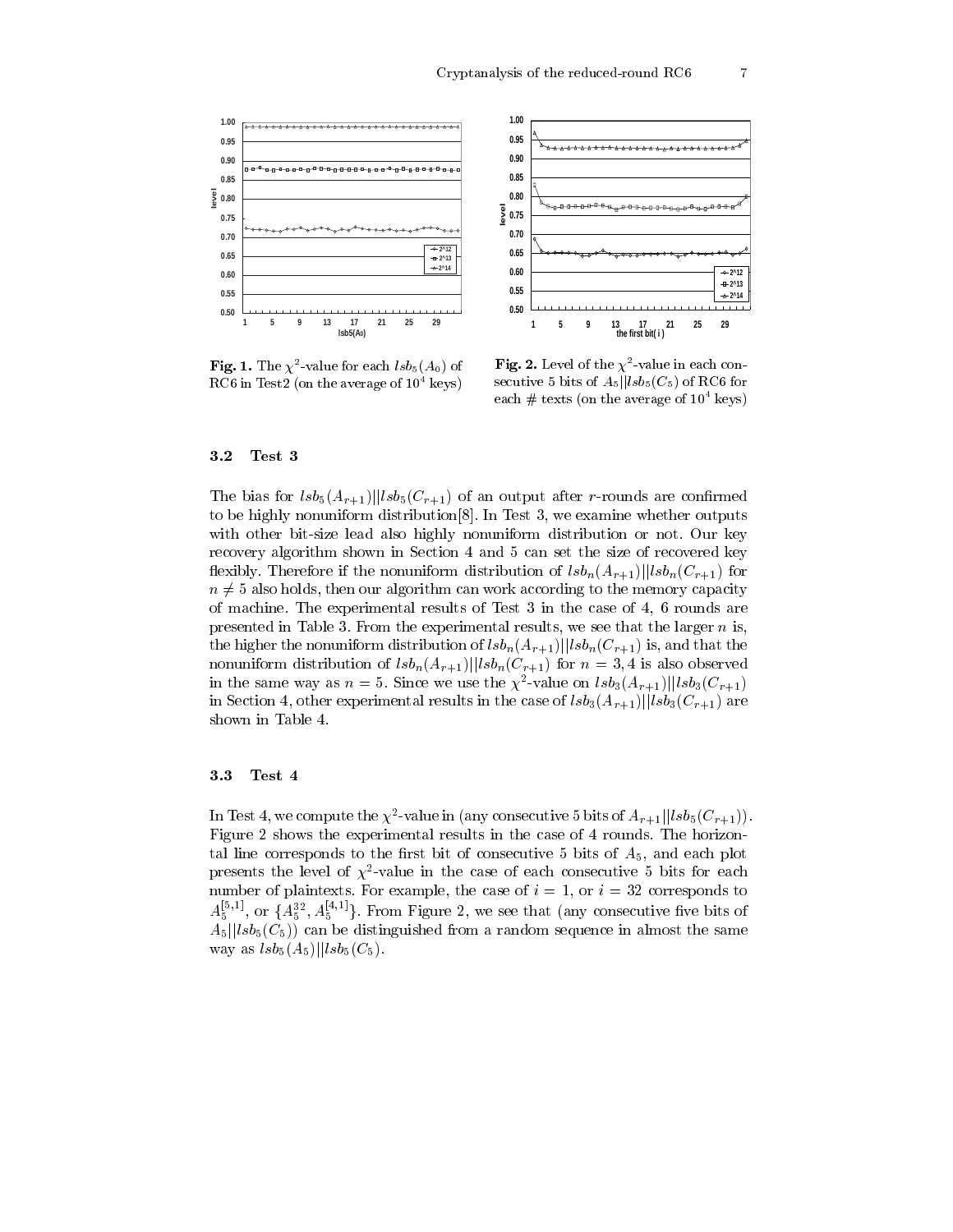**Table 3.** The  $\chi^2$ -value on  $lsb_n(A_{r+1})$ || $lsb_n(C_{r+1})$  of RC6 for each # texts, the average of 100 keys, the level, and the variance

| 4 rounds        |                                                                                      |          |               |          |         |                                               |          |                        |
|-----------------|--------------------------------------------------------------------------------------|----------|---------------|----------|---------|-----------------------------------------------|----------|------------------------|
| $#$ texts       | $2^{12}$                                                                             |          |               | $2^{13}$ |         |                                               | $2^{14}$ |                        |
|                 | $\chi^2$ -value Average Level Variance Average Level Variance Average Level Variance |          |               |          |         |                                               |          |                        |
| $n=3$           | 66.275 0.635                                                                         | 140.251  | 69.518 0.733  |          | 155.518 | 81.111 0.938                                  |          | 244.195                |
| $n=4$           | 268.910 0.737                                                                        | 493.7531 | 277.883 0.845 |          | 618.303 | 301.961 0.977                                 |          | 679.494                |
| $n=5$           | 1045.450 0.694 1774.828 1076.568 0.881 2177.806 1126.800 0.987 2448.973              |          |               |          |         |                                               |          |                        |
|                 |                                                                                      |          | 6 rounds      |          |         |                                               |          |                        |
| $#$ texts       | $2^{29}$                                                                             |          |               | $2^{30}$ |         |                                               | $2^{31}$ |                        |
| $\chi^2$ -value | Average Level Variance                                                               |          |               |          |         | Average Level Variance Average Level Variance |          |                        |
| $n=3$           | 71.804 0.791                                                                         | 203.645  | 76.572 0.883  |          | 209.564 | 88.474 0.981                                  |          | 270.062                |
| $n=4$           | 273.571 0.797                                                                        | 580.289  | 290.854 0.939 |          | 699.839 |                                               |          | 323.876 0.998 1049.104 |
| $n=5$           | 1060.985 0.801 2263.68011095.913 0.944 2942.69111173.418 0.999 3270.362              |          |               |          |         |                                               |          |                        |

**Table 4.** The  $\chi^2$ -value on  $\frac{lsb_3(A_5)}{llsb_3(C_5)}$  of RC6 for each # texts, the average of  $10<sup>5</sup>$  keys, the level, and the variance

| $#$ texts |            |     |                                                                                      |  |
|-----------|------------|-----|--------------------------------------------------------------------------------------|--|
|           |            |     | $\chi^2$ -value Average Level Variance Average Level Variance Average Level Variance |  |
|           |            |     | 63.174 0.530 126.426 63.241 0.532 126.612 63.395 0.538 126.645                       |  |
|           | $\#$ texts | ງ10 |                                                                                      |  |
|           |            |     | $\chi^2$ -value Average Level Variance Average Level Variance                        |  |
|           |            |     | 63.820 0.553 130.434 64.655 0.581 131.970                                            |  |

#### $\chi^2$ -statistic of RC6 without pre-whitening 3.4

In this section, we focus attention on RC6 without pre-whitening, and investigate how to lead much stronger biases with less constraint of plaintexts. In Test 2, we see that the  $\chi^2$ -value on  $lsb_5(A_{r+1})$ ||lsb<sub>5</sub>(C<sub>r+1</sub>) becomes significantly high if both  $B_0$  and  $D_0$  introduce zero rotation in the 1st round, and both  $lsb_5(A_0)$  and  $\text{lsb}_5(C_0)$  are fixed. That is, in Test 2, both  $\text{lsb}_5((A_0 \oplus F(B_0 + S_0)) \ll F(D_0 + S_1))$ and  $lsb_5((C_0 \oplus F(D_0 + S_1)) \ll F(B_0 + S_0))$  are fixed. Therefore, in the case of RC6 without pre-whitening, the same effect as Test 2 is expected if only both  $lsb_5((A_0 \oplus F(B_0)) \ll F(D_0))$  and  $lsb_5((C_0 \oplus F(D_0)) \ll F(B_0))$  are fixed. To observe this, we do the next experiments.

**Test 5:**  $\chi^2$ -test on  $\frac{lsb_5(A_{r+1})}{|lsb_5(C_{r+1})|}$  of RC6 without pre-whitening with  $lsb_5((C_0 \oplus F(D_0)) \ll F(B_0)) = 0$ , and  $lsb_5((A_0 \oplus F(B_0)) \ll F(D_0)) = 0$ . **Test 6:**  $\chi^2$ -test on  $\frac{lsb_5(A_{r+1})}{|lsb_5(C_{r+1})|}$  of RC6 without pre-whitening with  $lsb_5((C_0 \oplus F(D_0)) \lll F(B_0)) = 0$ , and  $lsb_5((A_0 \oplus F(B_0)) \lll F(D_0)) = 0, ..., 31$ .

Table 5 shows the result of Test 5 in the case of 4 rounds. Compared with Table 2, we see that almost the same effect as Test 1 is obtained from Test 5. More strictly, the effect of Test 5 is better than that of Test 1. The experimental results of Test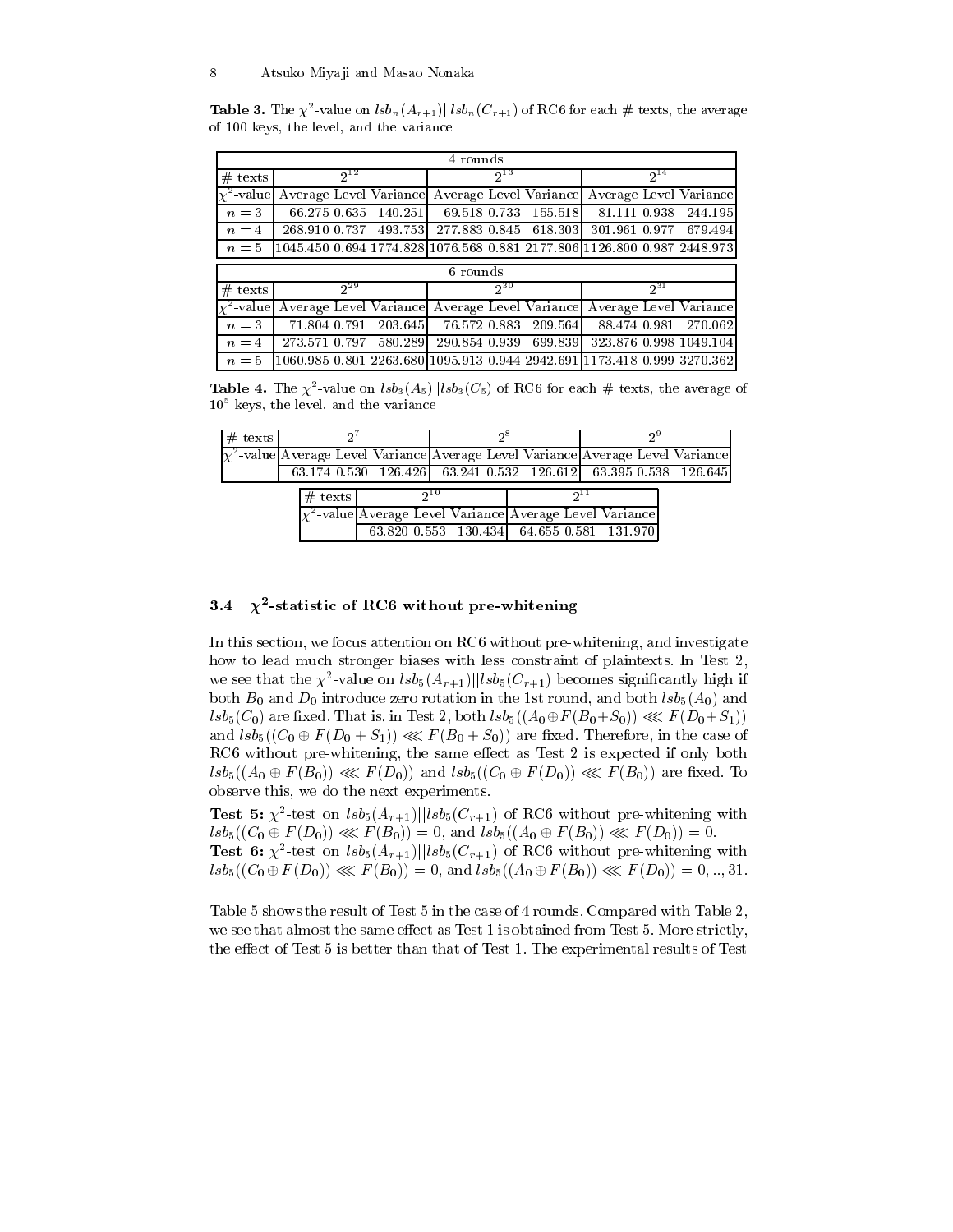6 is presented in Figure 3. In Figure 3, the horizontal line corresponds to the fixed value of  $\text{lsb}_5((A_0 \oplus F(B_0)) \ll F(D_0))$  and the vertical line corresponds to the  $\chi^2$ -value for each number of plaintexts. From Figure 1, we see that any  $\mathcal{Q}_{1s}(A_0 \oplus \mathcal{F}(B_0)) \ll \mathcal{F}(D_0)$  can be distinguished from a random sequence in almost the same way as  $lsb_5((A_0 \oplus F(B_0)) \ll F(D_0)) = 0$ . The same discussion also holds in the case of  $lsb_5((C_0 \oplus F(D_0)) \ll F(B_0)) = 0$ .

More importantly, in the case of analysis of RC6 without pre-whitening, we can handle plaintexts by controlling  $\text{lsb}_5((A_0 \oplus F(B_0)) \ll F(D_0))$ . To sum up, we can use any plaintext to analysis for RC6 without pre-whitening by just classifying it into each  $lsb_5((A_0 \oplus F(B_0)) \lll F(D_0))$  and  $lsb_5((C_0 \oplus F(D_0)) \lll$  $F(B_0)$ , and thus the number of available plaintexts is  $2^{128}$ .

**Table 5.** The  $\chi^2$ -value on  $lsb_5(A_5)||lsb_5(C_5)$  of RC6 without pre-whitening in Test  $5$ (the average of 100 keys, the level, and the variance)

| $#$ texts | ດ 13                                                                                 | 214 |
|-----------|--------------------------------------------------------------------------------------|-----|
|           | $\chi^2$ -value Average Level Variance Average Level Variance Average Level Variance |     |
|           | 1054.720 0.761 2653.532 1083.073 0.906 2634.250 1137.702 0.993 2504.252              |     |



Fig. 3. The  $\chi^2$ -value for each  $lsb_5((A_0 \oplus F(B_0)) \ll F(D_0))$  of RC6 without prewhitening in Test  $6$  (on the average of  $10^4$  keys)

#### $3.5$ **Experimental remarks**

We have seen from the experimental results that high correlations between an input and an output of RC6 are observed if both inputs and outputs are chosen appropriately. Correlation attack makes use of the correlation: if we choose a correct key, then high correlations between an input and an output of RC6 would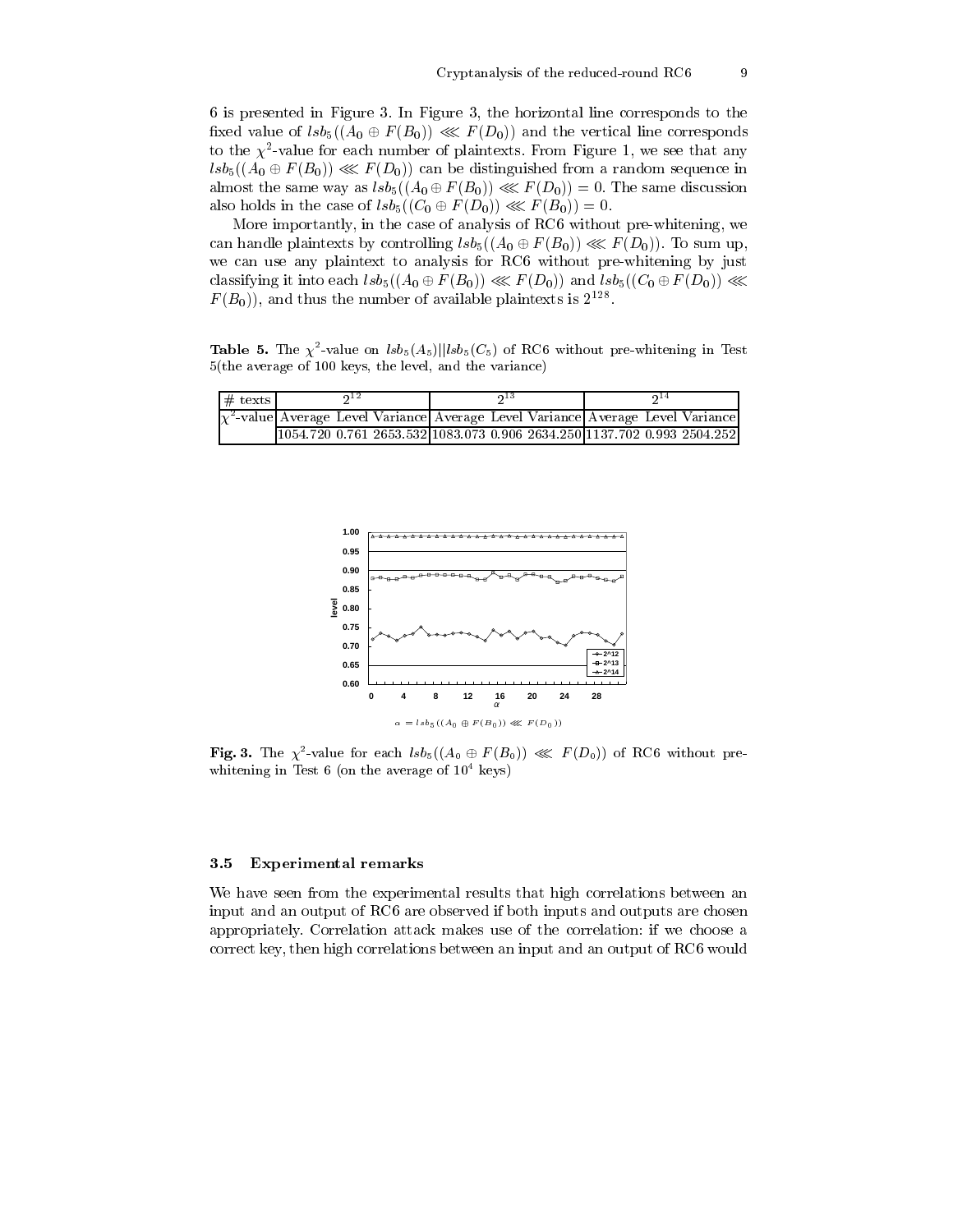be observed; but if we choose a false key, then high correlations between an input and an output of RC6 would not be observed. In distinguishing algorithm, the  $\chi^2$ value is computed on the average of keys, and thus only the conditions, of which the average of  $\chi^2$ -value is high, are discussed. However, each experimental results show that variance of distribution of the  $\chi^2$ -value can not be negligible in the case of correct keys. Generally, for a normally distributed X with the average  $\mu$ , and the variance  $\sigma^2$ , the probability that the data exists in  $\{\mu - \sigma \leq X \leq \mu + \sigma\},\$  $Pr(\mu - \sigma \leq X \leq \mu + \sigma)$ , satisfies

$$
\Pr(\mu - \sigma \le X \le \mu + \sigma) = 0.68.
$$

Therefore, if the variance would not be reduced, then we could not rule out all false keys, and single out exactly a correct key. In the following sections, we will design key recovery algorithms in such a way that the variance of  $\chi^2$ -distribution is reduced.

#### $3.6\phantom{0}$ Estimation

In the following sections, we will show key recovery algorithms, based on  $\chi^2$ test. We actually implement theses key recovery algorithms against RC6W with 5 rounds, and evaluate the  $\chi^2$ -value necessary for key recovery against RC6W with 5 rounds exactly. For the discussion against RC6W with more rounds, we use the same method as  $[8]$  to estimate the complexities of key recovery algorithms: we estimate *slope*, that is, how many plaintexts are required to get similar values in a  $\chi^2$ -test on  $r + 1$  rounds compared with r rounds.

Our key recovery algorithms are Algorithm 2, 3, and 4. The condition of  $\chi^2$ -test of these three key recovery algorithms are classified into two cases: one is the case of both Algorithm 2 and 3; and the other is that of Algorithm 4. We discuss the slope in each case. Note that our algorithms are applied to RC6W. but from the point of view of  $\chi^2$ -value, we can make use of  $\chi^2$ -test of RC6. As for the post-whitening, the  $\chi^2$ -value without post-whitening is the same as that with post-whitening. As for the pre-whitening, the condition without pre-whitening is the same as that of which  $B_0$  and  $D_0$  introduce zero rotation in the 1st round of RC6.

In the case of both Algorithm 2 and 3, the slope of  $\chi^2$ -test is estimated by that of the following conditions:

**Condition 1** The  $\chi^2$ -test on  $\text{lsb}_3(A_{r+1})$ || $\text{lsb}_3(C_{r+1})$  of RC6 in the case which both  $B_0$  and  $D_0$  introduce zero rotation in the 1st round,  $lsb_5(A_0) = 0$ , and  $lsb_5(C_0)=0.$ 

Condition 1 is the same with the case of  $n = 3$  in Test 3. The precise experimental results in Condition 1 are shown in Table 6. Table 6 shows the number of plaintexts required for the  $\chi^2$ -value with each level, 0.70, 0.75, 0.80, 0.90, and 0.95, which are calculated to the first decimal place. From Table 6, we can estimate that to get similar values in a  $\chi^2$ -test on  $r + 1$  rounds compared r rounds requires a factor of  $2^{8.1}$  additional plaintexts.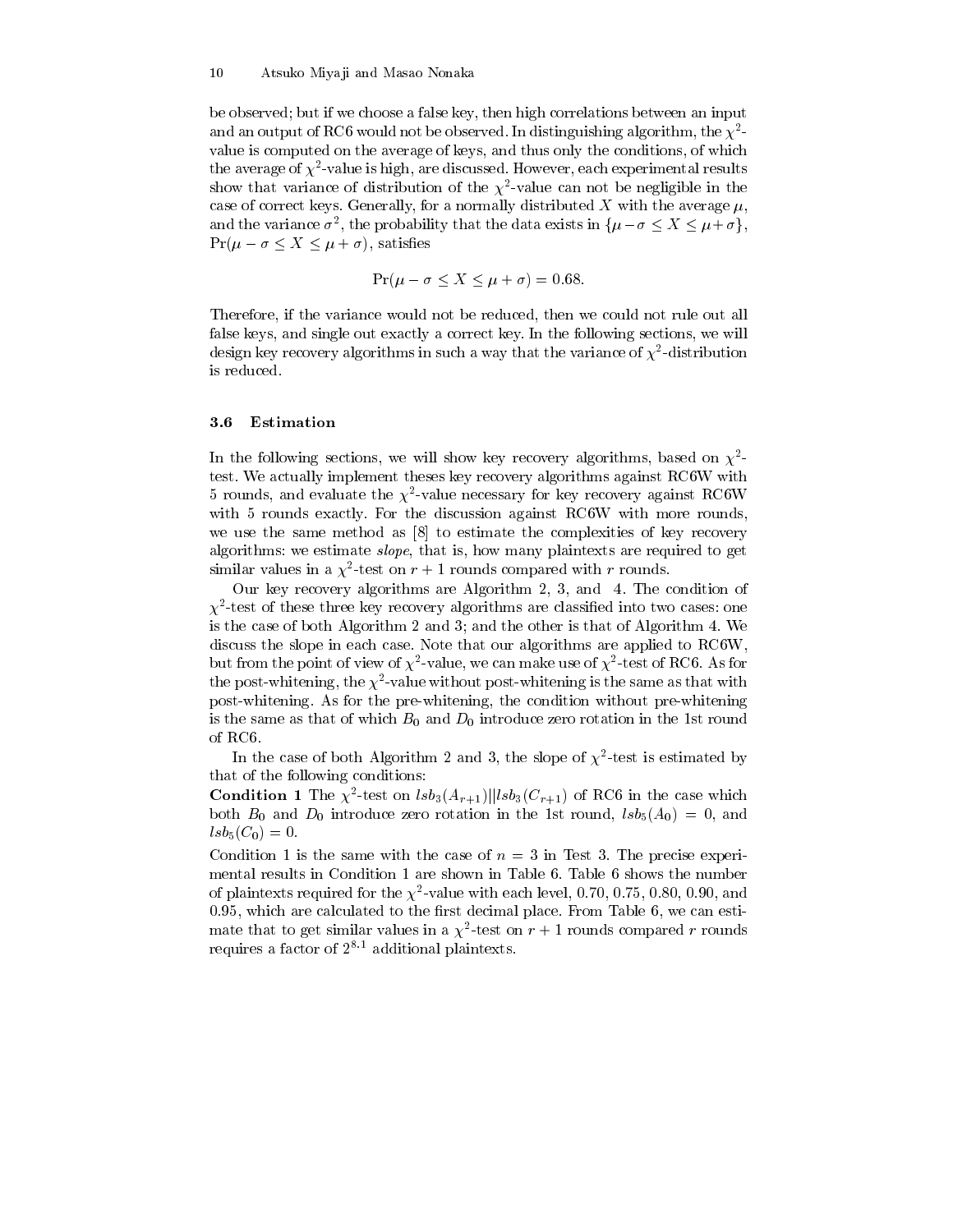In the case of Algorithm 4, the slope of  $\chi^2$ -test is estimated by that of the following conditions:

**Condition 2** The  $\chi^2$ -test on  $\frac{lsb_3(A_{r+1})}{|lsb_3(C_{r+1})|}$  of RC6 in the case which both  $B_0$  and  $D_0$  introduce zero rotation in the 1st round,  $lsb_3(A_0) = 0$ , and  $lsb_3(C_0)=0.$ 

The precise experimental results in Condition 2 are also shown in Table 6. From Table 6, we can estimate that to get similar values in a  $\chi^2$ -test on  $r + 1$  rounds compared  $r$  rounds requires a factor of  $2^{8.1}$  additional plaintexts in the same way as Condition 1.

**Table 6.**  $log_2 \#$ (texts) required for the  $\chi^2$ -value of RC6 with each level

|      | Condition 1 |      | Condition 2                                |      |
|------|-------------|------|--------------------------------------------|------|
|      |             |      | Level 4 rounds 6 rounds  4 rounds 6 rounds |      |
| 0.70 | 12.5        | 28.3 | 14.9                                       | 30.8 |
| 0.75 | 12.9        | 28.6 | 15.3                                       | 31.1 |
| 0.80 | 13.1        | 29.2 | 15.6                                       | 31.6 |
| 0.90 | 13.8        | 30.2 | 16.1                                       | 32.5 |
| 0.95 | 14.2        | 30.7 | 16.6                                       | 32.8 |

#### A chosen plaintext correlation algorithm  $\overline{4}$

In this section, we present two chosen-plaintext key recovery algorithms against RC6W, Algorithm 2 and 3.

#### 4.1 Algorithm 2

The conditions on plaintexts in Algorithm 2 are the same with [8], but Algorithm 2 is designed by making use of the results of tests in Section 3 as follows:

1. The  $\chi^2$ -statistic are not measured on a fixed part of  $A_{r+1}||C_{r+1}$  (Test 4); 2. The degree of  $\chi^2$ -statistic is flexibly set to 63 in such a way that Algorithm 2 is feasible, that is, compute the  $\chi^2$ -statistic on 6 bits of  $A_{r+1}||C_{r+1}$  (**Test 3**); 3. The  $\chi^2$ -value is computed on  $z_a||z_c$ , to which  $lsb_3(B_{r+1})||lsb_3(D_{r+1})$  is exactly decrypted by 1 round (see Figure 4);

4. The decrypted data,  $z_a || z_c$ , is classified into 64 cases according to each rotation number of the r-th round, and the  $\chi^2$ -value is computed on each classified case.

Algorithm 2 This algorithm recovers both  $lsb_2(S_{2r})$  and  $lsb_2(S_{2r+1})$  of RC6W. Set  $(lsb_3(B_{r+1}),lsb_3(D_{r+1}))=(y_b,y_d)$ ,  $(lsb_2(S_{2r}),lsb_2(S_{2r+1}))=(s_a,s_c)$ , and  $(lsb_5(F(A_{r+1})),lsb_5(F(C_{r+1}))) = (x_c,x_a)$ , where  $x_a$  or  $x_c$  is the rotation amount on  $A_r$  or  $C_r$  in the r-th round, respectively. 1. Choose a plaintext  $(A_0, B_0, C_0, D_0)$  with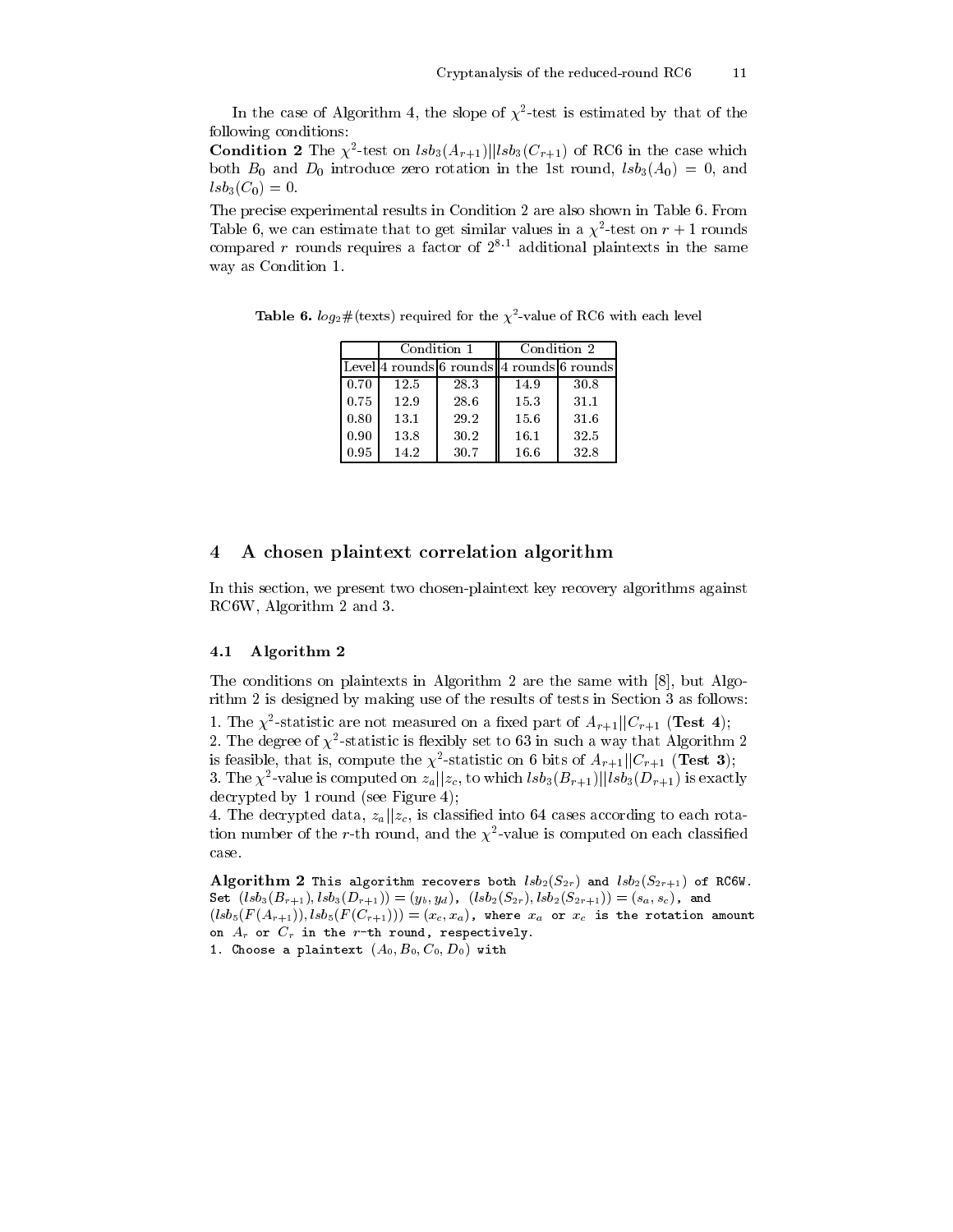$(lsb_5(A_0),lsb_5(C_0),lsb_5(F(B_0)),lsb_5(F(D_0))) = (0,0,0,0)$ , and encrypt it.

- 2. For each  $(s_a, s_c)$   $(s_a, s_c = 0, 1, 2, 3)$ , set a 4-bit integer  $s = s_a || s_c$ ,  $S_{2r}^3, S_{2r+1}^3=0$ , and decrypt  $y_d||y_b$  with the key  $(S_{2r}^3||s_a,S_{2r+1}^3||s_c)$  by  $1$  round. Note that, by using the r-th round rotation amount  $x_a$  and  $x_c$ ,  $y_d$  and  $y_b$ can be decrypted to  $z_a$  and  $z_c$ . We also set a 6-bit integer  $z = z_a || z_c$ .
- 3. For each value  $s$ ,  $x_a$ ,  $x_c$ , and  $z$ , we update each array by incrementing  $count[s][x_a][x_c][z]$ .
- 
- 4. For each s,  $x_a$ , and  $x_c$ , compute  $\chi^2[s][x_a][x_c]$ .<br>5. Compute the average  $ave[s]$  of  $\{\chi^2[s][x_a][x_c]\}$  for each s, and output s with the highest  $ave[s]$  as  $lsb_2(S_{2r})||lsb_2(S_{2r+1})$ .



Fig. 4. Outline of Algorithm 2

Algorithm 2 computes the  $\chi^2$ -value on z, to which y is decrypted by the final round subkey. Since the  $\chi^2$ -value on the decryption z by using each key,  $lsb_3(S_{2r})||lsb_3(S_{2r+1}) = 1||s_a||1||s_c, 1||s_a||0||s_c, 0||s_a||1||s_c, 0||s_a||0||s_c$  are coincident each other[11], we may decrypt y by setting  $S_{2r}^3, S_{2r+1}^3 = 0$  temporarily. Algorithm 2 shown the above works as 6-bit examination and 4-bit estimation, but it can work flexibly as 2n-bit examination and  $2(n-1)$ -bit estimation for  $n = 3, 4, 5$  according to the capacity of memory. We can recover other bits of round keys  $S_{2r}$ , and  $S_{2r+1}$  by repeating Algorithm 2 sequentially. Apparently, the number of available plaintexts is  $2^{108}$ .

Table 7 shows the results for RC6W with 5 rounds: the success probability among 100 trials, the average of  $\chi^2$ -value of recovered keys, the level, and the variance. Let us compare the results in Algorithm 2 with Table 4. In Algorithm 2, the  $\chi^2$ -value is computed on each group, classified by the rotation number in the final round. Since all plaintexts in our experiments are randomly generated by  $m$ -sequences, plaintexts are roughly estimated to be uniformly distributed to each group. Therefore, the  $\chi^2$ -test is computed by using  $1/2^{10}$  times the number of plaintexts in Table 7. The  $\chi^2$ -test of using  $2^{20} - 2^{23}$  plaintexts in Algorithm 2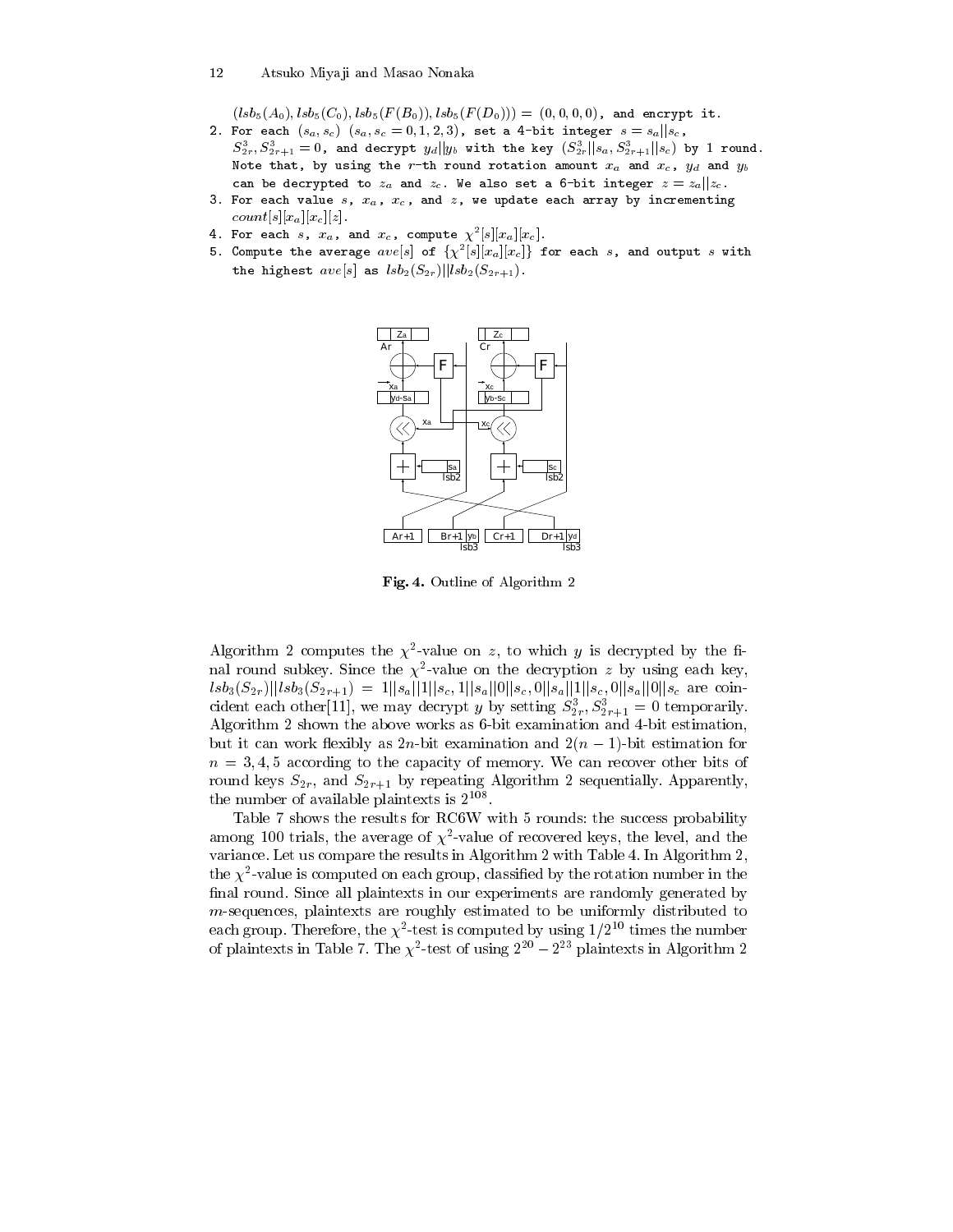corresponds to that of  $2^{10} - 2^{13}$  in the case of  $n = 3$  of Test 3. In a sense, Algorithm 2 computes the  $\chi^2$ -value for sample mean, which keeps the average of  $\chi^2$ -value but reduce the variance of  $\chi^2$ -value from statistical fact. Comparing Table 7 with Table 3 and 4, we see that the variance of  $\chi^2$ -value in Algorithm 2 is about  $1/2^{10}$  as much as that in the corresponding Test3, and that the average of  $\chi^2$ -value in Algorithm 2 is almost the same as that in the corresponding Test3. Algorithm 2 can recover a key with rather low level by reducing the variance of  $\chi^2$ -value.

More precise experimental results are shown in Table 8. All experiments are calculated to the first decimal place. From Table 8, the number of plaintexts required for recovering a key in  $r$  rounds with the success probability of  $90\%$ ,  $log_2(\#text{x}t)$ , is estimated,

$$
log_2(\#text) = 8.1r - 19.1
$$

by using the slope computed in Section 3. By substituting  $log_2(\#text{text}) = 108$ Algorithm 2 can break RC6W with 15 rounds with 2<sup>102.4</sup> plaintexts with a probability of 90%. Algorithm 2 can work faster than an exhaustive key search with  $2^{20}$  memory.

**Table 7.** Success probability and the  $\chi^2$ -value of Algorithm 2 (in 100 trials)

| $\#text{texts} \# \text{keys}$ |     | $\chi^2$ -value(63 degree) |       |                        |  |  |
|--------------------------------|-----|----------------------------|-------|------------------------|--|--|
|                                |     |                            |       | Average Level Variance |  |  |
| 21                             | 12. | 63.106                     | 0.527 | 0.165                  |  |  |
| 218                            | 8   | 63.076                     | 0.526 | 0.122                  |  |  |
| 219                            | 16  | 63.216                     | 0.531 | 0.109                  |  |  |
| $2^{20}$                       | 321 | 63.492                     | 0.541 | 0.107                  |  |  |
| $2^{21}$                       | 71  | 64.049                     | 0.561 | 0.102                  |  |  |
| $2^{22}$                       | 99  | 65.119                     | 0.597 | 0.133                  |  |  |
| $2^{23}$                       |     | 67.321                     | 0.668 | 0.218                  |  |  |

Table 8.  $log_2(\#text{texts})$  required for recovering a key with the success probability 90%,  $70\%$ , and  $30\%$  in Algorithm 2(in 100 trials)

|                                       | $ 90\% 70\% 30\% $ |  |
|---------------------------------------|--------------------|--|
| $\log_2(\#text{text})$ 21.4 21.0 20.0 |                    |  |

#### Algorithm 3 4.2

We improve the Algorithm 2 by making use of the results of Test2, that is, ease the conditions on  $(A_0, C_0)$  of plaintexts. The conditions on plaintexts in the Algorithm 3 is: both  $B_0$  and  $D_0$  introduce zero rotation in the 1st round; and both  $lsb_5(A_0)$  and  $lsb_5(C_0)$  are just fixed.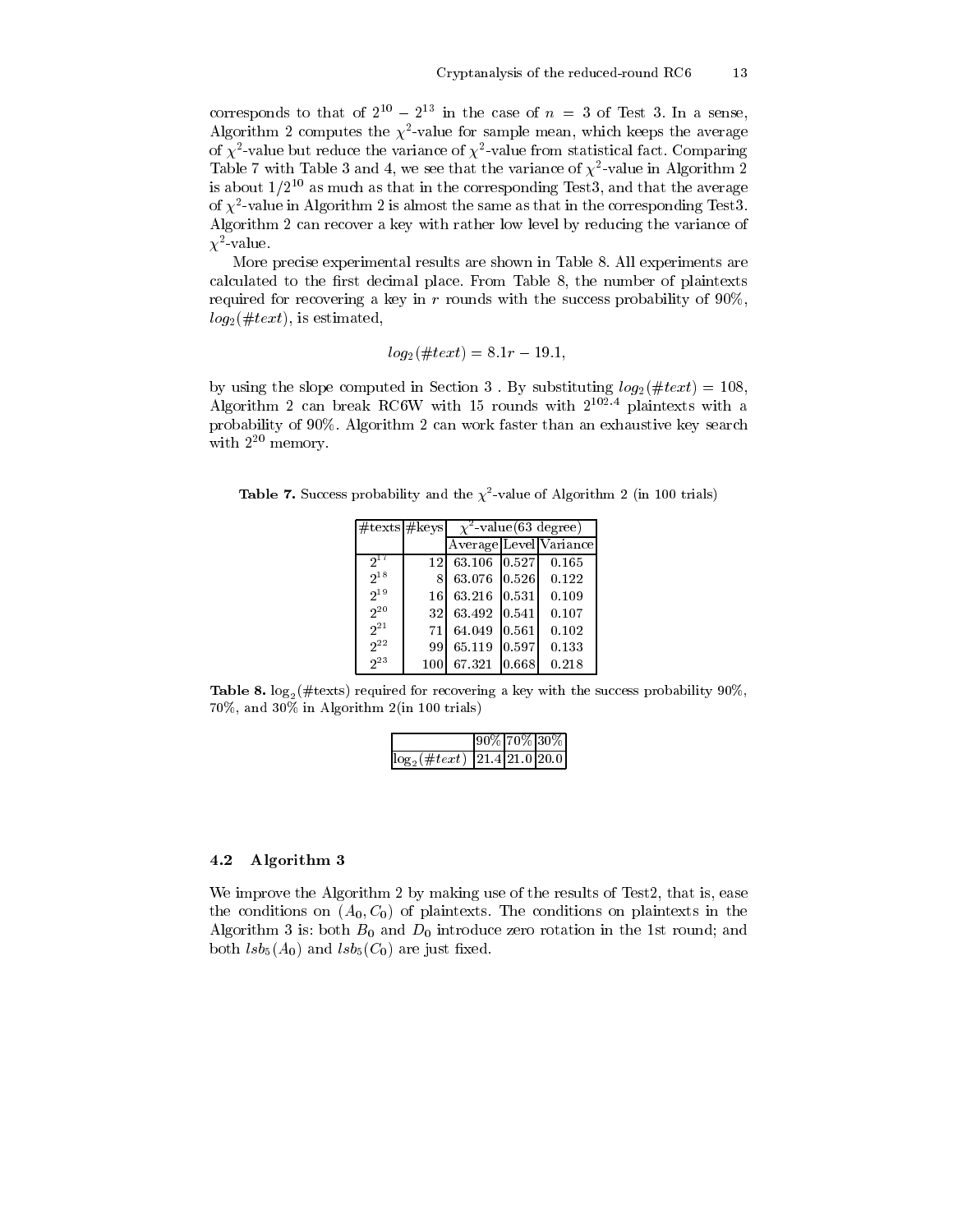Algorithm 3 This algorithm recovers both  $lsb_2(S_{2r})$  and  $lsb_2(S_{2r+1})$  of RC6W. Set  $(lsb_3(B_{r+1}),lsb_3(D_{r+1})) = (y_b, y_d), (lsb_2(S_{2r}),lsb_2(S_{2r+1})) = (s_a, s_c),$  and  $(lsb_5(F(A_{r+1})),lbb_5(F(C_{r+1})))=(x_c,x_a)$ , where  $x_a$  or  $x_c$  is the rotation amount

- on  $A_r$  or  $C_r$  in the r-th round, respectively.
- 1. Choose a plaintext  $(A_0, B_0, C_0, D_0)$  with  $(lsb_5(F(B_0)), lsb_5(F(D_0)), lsb_5(C_0)) =$  $(0,0,0)$ , set  $lsb_5(A_0) = t$ , and encrypt it.
- 2. For each  $(s_a, s_c)$   $(s_a, s_c = 0, 1, 2, 3)$ , set a 4-bit integer  $s = s_a || s_c$ ,  $S^3_{2r},S^3_{2r+1}=0$ , and decrypt  $y_d||y_b$  with the key  $(S^3_{2r}||s_a,S^3_{2r+1}||s_c)$  by  $1$  round The decryptions of  $y_d$ ,  $y_b$  are set to  $z_a$ ,  $z_c$ , which are also denoted by a 6-bit integer  $z = z_a || z_c$ .
- 3. For each value s,  $t$ ,  $x_a$ ,  $x_c$ , and  $z$ , we update each array by incrementing  $count[s][t][x_a][x_c][z]$ .
- 
- 4. For each s, t,  $x_a$ ,  $x_c$ , compute  $\chi^2[s][t][x_a][x_c]$ .<br>5. Compute the average  $ave[s]$  of  $\{\chi^2[s][t][x_a][x_c]\}$  for each s, and output s with the highest  $ave[s]$  as  $lsb<sub>2</sub>(S<sub>2r</sub>)||lsb<sub>2</sub>(S<sub>2r+1</sub>)$ .

The number of available plaintexts in Algorithm 3 is  $2^{113}$ . Algorithm 3 uses plaintexts with  $lsb_5(C_0) = 0$ , but this condition is further eased by classifying the value of  $lsb_5(C_0)$ . Then the number of available plaintexts becomes  $2^{118}$ .

Table 9 shows the results for RC6W with 5 rounds: the success probability among 100 trials, the average of  $\chi^2$ -value of recovered keys, the level, and the variance. Let us compare the results with that of Algorithm 2 in Table 7. In Algorithm 3, the plaintexts computed on the  $\chi^2$ -value is further classified to each group by the value of  $lsb<sub>5</sub>(A<sub>0</sub>)$ . Since all plaintexts in our experiments are randomly generated by  $m$ -sequences, plaintexts are roughly estimated to be uniformly distributed to each group. Therefore, the  $\chi^2$ -test of using  $2^{22} - 2^{24}$ plaintexts in Algorithm 3 corresponds to that of  $2^{17} - 2^{19}$  in Algorithm 2. In the same way, the  $\chi^2$ -test of using  $2^{22} - 2^{24}$  plaintexts in Algorithm 3 corresponds to that of  $2^7 - 2^9$  in the case of  $n = 3$  of Test 3. We see the average of  $\chi^2$ -value by using  $2^{22}$ ,  $2^{23}$ , or  $2^{24}$  in Table 9 is roughly equal to that by using  $2^{17}$ ,  $2^{18}$ , or  $2^{19}$  in Table 7, and that by using  $2^7$ ,  $2^8$ , or  $2^9$  in Table 4, respectively. On the other hand, the variance of  $\chi^2$ -value by using  $2^{22}$ ,  $2^{23}$ , or  $2^{24}$  in Table 9 is about  $1/2^5$  as much as that by using  $2^{17}$ ,  $2^{18}$ , or  $2^{19}$  in Table 7, and about  $1/2^{15}$  as much as that by using  $2^7$ ,  $2^8$ , or  $2^9$  in Table 4, respectively. Algorithm 3 keeps the level of the average of  $\chi^2$ -value with less variance of  $\chi^2$ -value. As a result, Algorithm 3 can recover a key with more low level by reducing the variance of  $\chi^2$ -value than Algorithm 2.

More precise experimental results are shown in Table 10. All experiments are calculated to the first decimal place. From Table 10, the number of plaintexts required for recovering a key in  $r$  rounds with the success probability of  $90\%$ ,  $log_2(\#text{x}t)$ , is estimated,

$$
log_2(\#text) = 8.1r - 16.6,
$$

by using the bias computed in Section 3. By substituting  $log_2(\#text{text}) = 118$ , Algorithm 2 can break RC6W with 16 rounds with  $2^{113.0}$  plaintexts with a probability of 90%. Algorithm 3 can work faster than an exhaustive key search with  $2^{25}$  memory.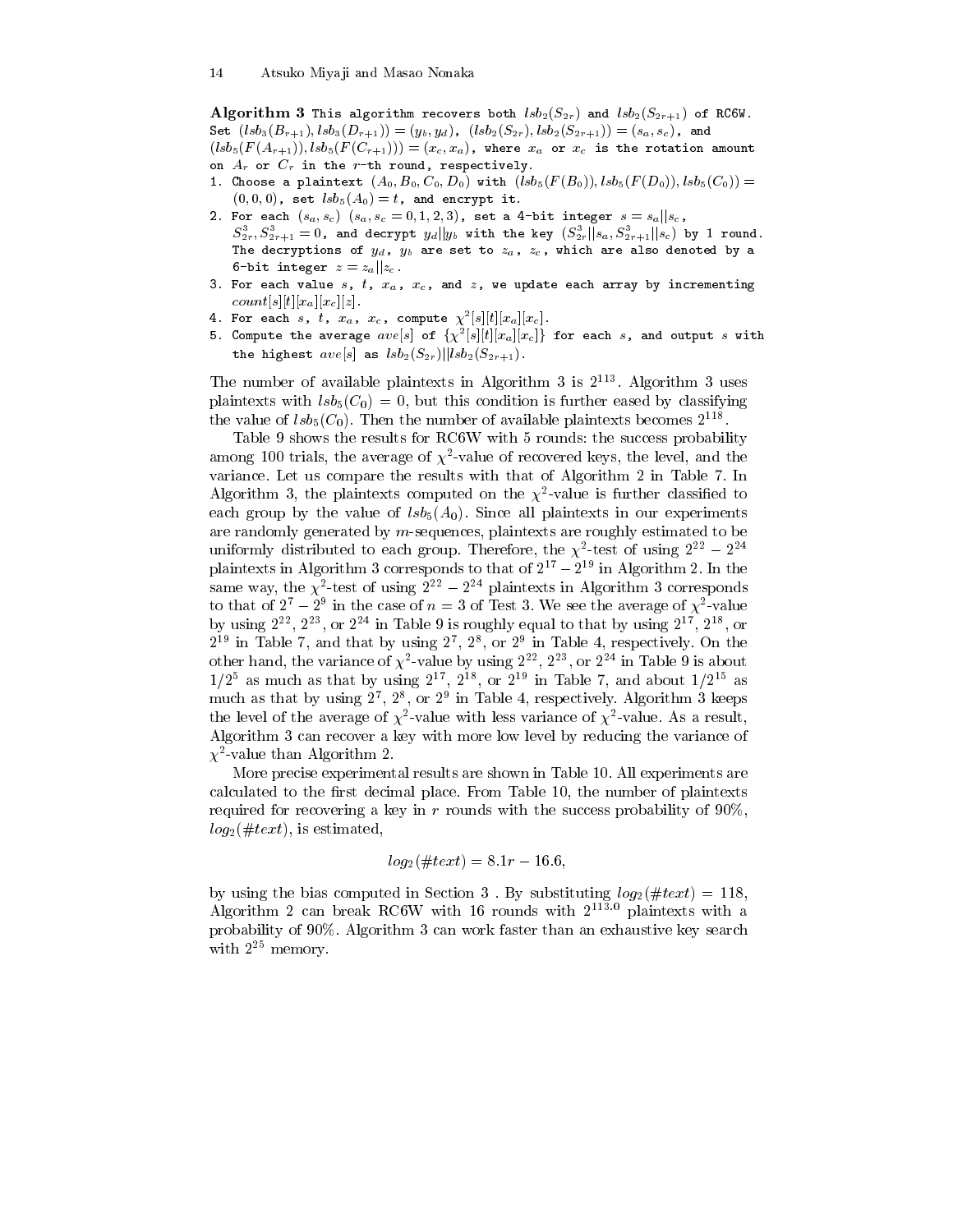| $\#$ texts $\#$ keys | $\chi^2$ -value(63 degree)    |  |                        |  |
|----------------------|-------------------------------|--|------------------------|--|
|                      |                               |  | Average Level Variance |  |
| 22                   | $21$   63.067   0.526   0.003 |  |                        |  |
| $2^2$                | 54 63.135 0.528               |  | 0.003                  |  |
| 2 <sup>4</sup>       | 93 63.267 0.533               |  | 0.005                  |  |

**Table 9.** Success probability and the  $\chi^2$ -value of Algorithm 3 (in 100 trials)

Table 10.  $\log_2(\# \text{text})$  required for recovering a key with the success probability 90%, 70%, and 30% in Algorithm 3 (in 100 trials)

|                                        |  | 90% 70% 30% |
|----------------------------------------|--|-------------|
| $\log_2(\#text{ text})$ 23.9 23.3 22.5 |  |             |

#### A known plaintext correlation algorithm 5

In this section, we present another key recovery algorithm, Algorithm 4, which applys Algorithm 3 in such a way that all plaintexts are available. We have seen that it is very effective for key recovering to compute the  $\chi^2$ -value for each appropriate group instead of computing the  $\chi^2$ -value flatly for any plaintexts. We introduce the idea to the results of Test 5 and 6 in Section 3. Algorithm 4 classifies any plaintext  $(A_0, B_0, C_0, D_0)$  into the same  $lsb_3((A_0 \oplus F(B_0)) \lll F(D_0))$  and  $lsb_3((C_0 \oplus F(D_0)) \lll F(B_0)).$ 

Algorithm 4 This algorithm recovers both  $lsb_2(S_{2r})$  and  $lsb_2(S_{2r+1})$  of RC6W. Set  $(lsb_3(B_{r+1}), lsb_3(D_{r+1})) = (y_b, y_d), (lsb_2(S_{2r}), lsb_2(S_{2r+1})) = (s_a, s_c),$  and

 $(lsb_5(F(A_{r+1})),lsb_5(F(C_{r+1})) = (x_c,x_a)$ , where  $x_a$  or  $x_c$  is the rotation amount on  $A_r$  or  $C_r$  in the r-th round, respectively.

- 1. Given a plaintext  $(A_0, B_0, C_0, D_0)$ , set  $lsb_3((A_0 \oplus F(B_0)) \lll F(D_0)) = t_a$ ,  $lsb_3((C_0 \oplus F(D_0)) \lll F(B_0)) = t_c$ , and encrypt it.
- 2. For each  $(s_a, s_c)$   $(s_a, s_c = 0, 1, 2, 3)$ , set  $s = s_a || s_c$ ,  $S_{2r}^3, S_{2r+1}^3 = 0$ , and decrypt  $y_d||y_b$  with the key  $(S_{2r}^3||s_a, S_{2r+1}^3||s_c)$  by 1 round. The decryptions of  $y_d$ ,  $y_b$ are set to  $z_a$ ,  $z_c$ , which are also denoted by  $z=z_a||z_c$ .
- 3. For each value s,  $t_a$ ,  $t_c$ ,  $x_a$ ,  $x_c$ , and  $z$ , we update each array by incrementing  $count[s][t_a][t_c][x_a][x_c][z]$ .
- 4. For each s,  $t_a$ ,  $t_c$ ,  $x_a$ ,  $x_c$ , compute  $\chi^2[s][t_a][t_c][x_a][x_c]$ .
- 5. Compute the average  $ave[s]$  of  $\{\chi^2[s][t_a][t_c][x_a][x_c]\}$  for each s, and output s with the highest  $ave[s]$  as  $lsb_2(S_{2r})||lsb_2(S_{2r+1})$ .

The number of available plaintexts in Algorithm 4 is  $2^{128}$ . Algorithm 4 classifies plaintexts by each 3 bit of  $(A_0 \oplus F(B_0)) \ll F(D_0)$  and  $(C_0 \oplus F(D_0)) \ll F(B_0)$ , which may be enlarged to, for example, 5, like the conditions of Test 5 and 6. However, the larger classified bit size is, the larger memory is required.

Table 11 show the results for RC6W with 5 rounds: the success probability among 100 trials, the average of  $\chi^2$ -value of recovered keys, the level, and the variance. We see that, in Algorithm 4, the variance of  $\chi^2$ -value is much more reduced than Algorithm 2 and 3. As a result, Algorithm 4 can recover a key more efficiently by reducing the variance of  $\chi^2$ -value than Algorithm 2 and 3.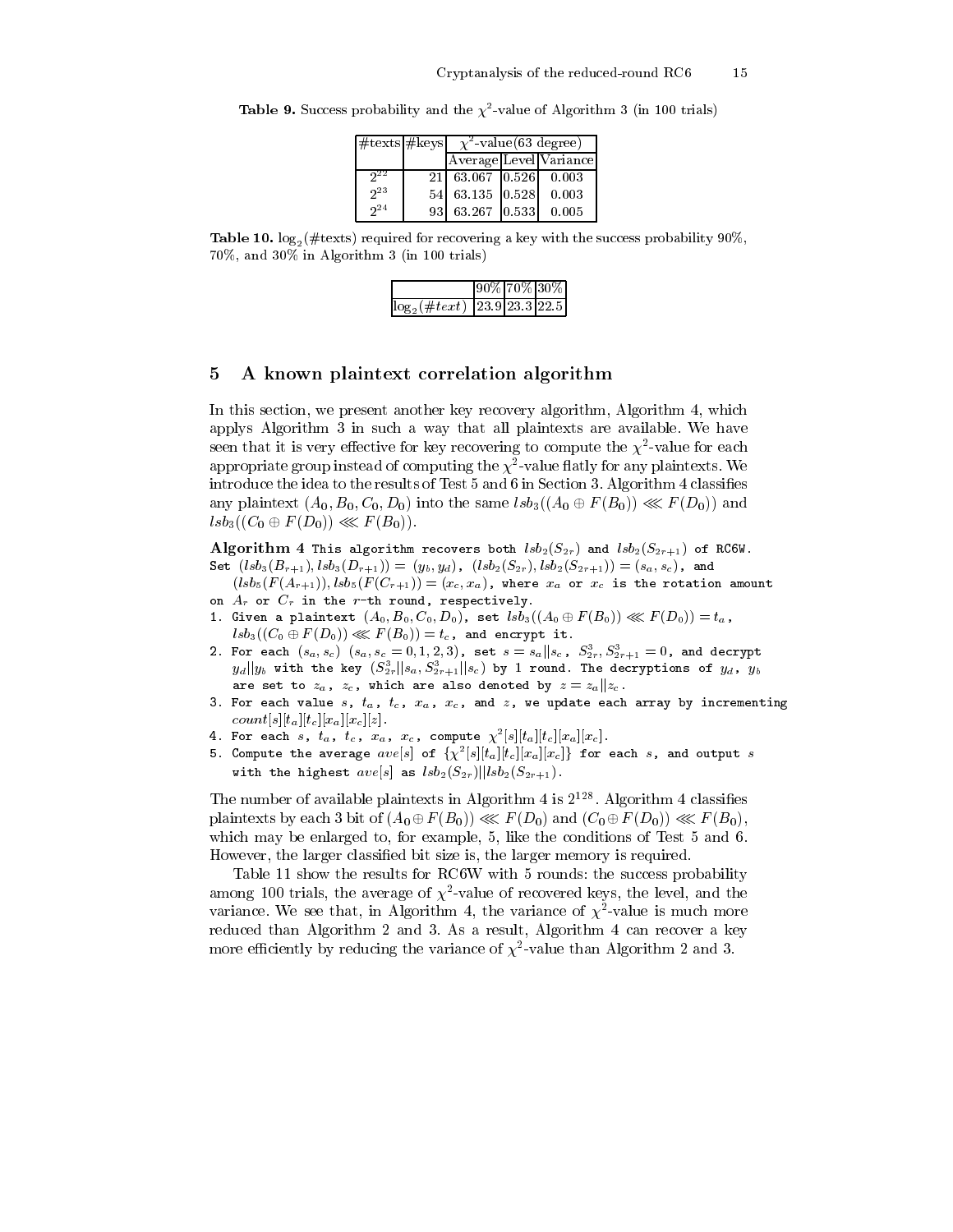More precise experimental results are shown in Table 12. All experiments are calculated to the first decimal place. From Table 12, the number of plaintexts required for recovering a key in  $r$  rounds with the success probability of  $90\%$ ,  $log_2(\#text{x}t)$ , is estimated,

$$
log_2(\#text) = 8.1r - 13.8,
$$

by using the slope computed in Section 3. By substituting  $log_2(\#text{ text}) = 128$ , Algorithm 4 can break RC6W with 17 rounds by using  $2^{123.9}$  plaintexts in a probability of 90%. Algorithm 4 can work faster than an exhaustive key search with  $2^{26}$  memory.

**Table 11.** Success probability and the  $\chi^2$ -value of Algorithm 4 (in 100 trials)

| $\#$ texts $\#$ keys | $\chi^2$ -value(63 degree) |  |                        |  |
|----------------------|----------------------------|--|------------------------|--|
|                      |                            |  | Average Level Variance |  |
| 25                   | 26 63.057 0.526 0.0003     |  |                        |  |
| 26                   | 59 63.108 0.528 0.0005     |  |                        |  |
| $2^{27}$             | 100 63.230 0.532 0.0007    |  |                        |  |

Table 12.  $\#$  texts required for recovering a key with the success probability 90%, 70%, and  $30\%$  in Algorithm  $4$ (in 100 trials)

|                                       | 90% 70% 30% |  |
|---------------------------------------|-------------|--|
| $\log_2(\#text{text})$ 26.7 26.3 25.3 |             |  |

#### 6 A key recovery algorithm against RC6-64

In [13], a two-register version for RC6 is also described, which is oriented to  $64$ bit architecture. Here we call the two-register version for RC6 to simply RC6-64. In this section, we apply the idea of Algorithm 4 to RC6-64, and discuss the difference between RC6 and RC6-64 from a security point of view.

#### $6.1$ A two-register version for RC6

Here we present RC6-64. The round function of RC6-64 is almost the same structure with that of RC6, but it consists of two units  $(A_i, B_i)$ . An input of the *i*-th round is denoted by  $(A_i, B_i)$ , and  $(A_0, B_0)$  is a plaintexts, where each  $A_i$  and  $B_i$  is 64 bits. The *i*-th subkey  $S_i$  is also 64 bits. Here the function F is modified to  $F_6$  in a 64-bit-oriented manner,

$$
F_6(X) = X(2X + 1) \pmod{2^{64}} \ll 6.
$$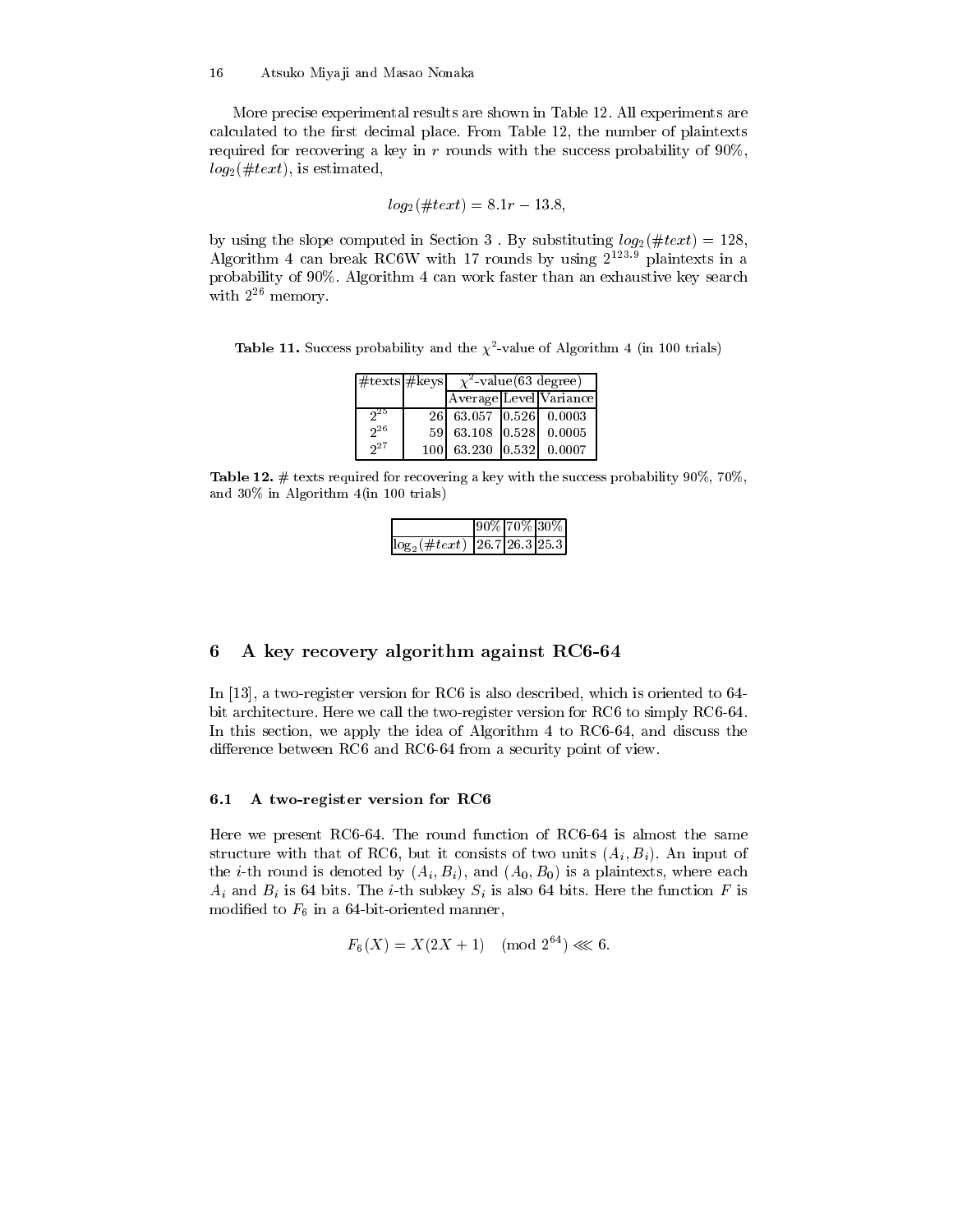### Algorithm 5 (Encryption with RC6-64)

1.  $A_1 = A_0$ ;  $B_1 = B_0 + S_0$ ; 2. for  $i = 1$  to r do:  $t = F_6(B_i)$ ;  $A_i = ((A_i \oplus t) \ll l) + S_i$ ;  $A_{i+1} = B_i$ ;  $B_{i+1} = A_i$ ; 3.  $A_{r+2} = A_{r+1} + S_{r+1}$ ;  $B_{r+2} = B_{r+1}$ .

The part 1 and 3 of Algorithm 5 is called to pre-whitening and post-whitening, respectively. We call the version of RC6-64 without either pre-whitening or postwhitening to, simply, RC6-64W. As we see in Algorithm 5, RC6-64 is designed by the same concept with RC6. Therefore, we might expect that, especially, the security of round-function is almost the same with that of RC6. However, the security of RC6-64 is rather lower than that of RC6, shown in the next section.

#### Key recovery algorithm to RC6-64W  $6.2$

We apply Algorithm 4 in Section 5 to RC6-64W.

Algorithm 6 (Algorithm to RC6-64W) This algorithm recovers  $lsb_4(S_r)$  of RC6-64W. Set  $lsb_5(B_{r+1}) = y$ ,  $lsb_4(S_r) = s$ , and  $lsb_6(F_6(A_{r+1})) = x$ , where x is the rotation amount on  $A_r$  in the r-th round.

- 1. Given a plaintext  $(A_0, B_0)$ , set  $lsb_5((A_0 \oplus F_6(B_0)) \lll F_6(B_0)) = t$ , and encrypt  $\mathbf{i}$  t.
- 2. For each  $s$   $(s = 0, \dots, 15)$ , set  $S_r^5 = 0$ , and decrypt y with the key  $S_r^5||s$
- by 1 round. We also set a decryption of  $y$  to  $z$ , which is a 5-bit integer. 3. For each value  $s$ ,  $t$ ,  $x$ , and  $z$ , we update each array by incrementing
- $count[s][t][x][z]$ .
- 4. For each s, t, and x, compute  $\chi^2[s][t][x]$ .
- 5. Compute the average  $ave[s]$  of  $\{\chi^2[s][t][x]\}$  for each s, and output s with the highest  $ave[s]$  as  $lsb<sub>4</sub>(S<sub>r</sub>)$ .

The number of available plaintexts in Algorithm 6 is  $2^{128}$ . Table 13 show the results for RC6-64W with 5 and 7 rounds: the success probability among 100 trials, the average of  $\chi^2$ -value of recovered keys, the level, and the variance. More precise experimental results are shown in Table 14. All experiments are calculated to the first decimal place. From Table 14, the number of plaintexts required for recovering a key in r rounds with the success probability of  $90\%$ ,  $log_2(\#text{x}t)$ , is estimated,

$$
log_2(\#text) = 5.0r - 8.2.
$$

By substituting  $log_2(\#text) = 128$ , Algorithm 6 can break RC6-64W with 27 rounds with  $2^{126.8}$  plaintexts with a probability of 90%. Algorithm 6 can work faster than an exhaustive key search with  $2^{20}$  memory.

#### $6.3$ **Further discussion**

We discuss the difference between the round function of RC6 and that of RC6-64 from the security point of view. First we conduct the following Test 7 of RC6-64,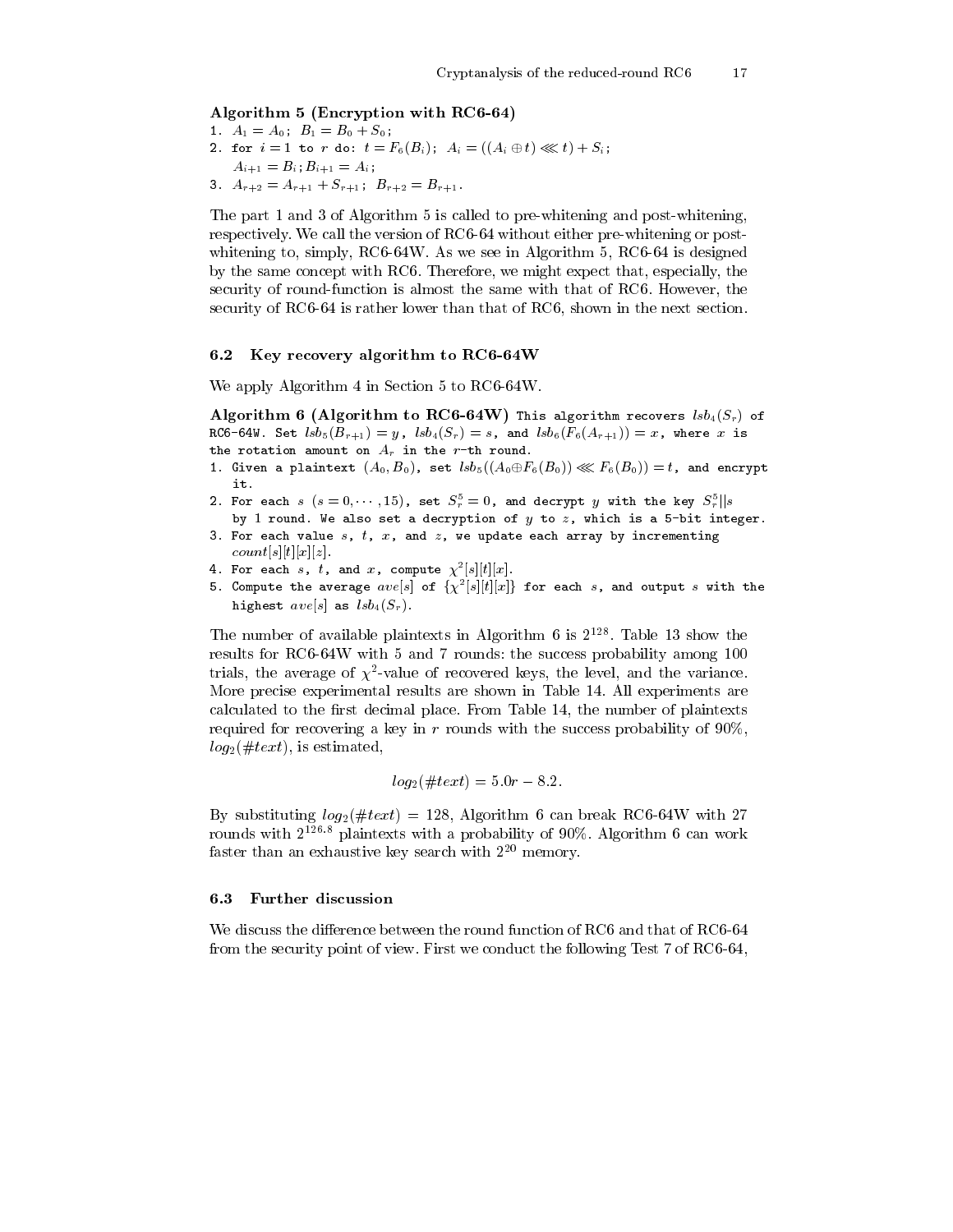| <b>Table 13.</b> Success probability and the $\chi^2$ -value of Algorithm 6 to RC6-64W with 5 |  |  |
|-----------------------------------------------------------------------------------------------|--|--|
| and 7 rounds (in 100 trials)                                                                  |  |  |

| 5 rounds |  |                                                   |  |                        | 7 rounds |  |                                                                               |  |                        |
|----------|--|---------------------------------------------------|--|------------------------|----------|--|-------------------------------------------------------------------------------|--|------------------------|
|          |  | $ \#$ texts $ \#$ keys $\chi^2$ -value(63 degree) |  |                        |          |  | $\ \# \text{text}  \# \text{keys} \ \chi^2 \text{-value} (63 \text{ degree})$ |  |                        |
|          |  |                                                   |  | Average Level Variance |          |  |                                                                               |  | Average Level Variance |
| $2^{15}$ |  | 20 31.214 0.545 0.0296                            |  |                        | $2^{25}$ |  | 30 31.278 0.548 0.0394                                                        |  |                        |
| $2^{16}$ |  | 65 31.504 0.559 0.0290                            |  |                        | $2^{26}$ |  | 53 31.512 0.559 0.0302                                                        |  |                        |
| $2^{17}$ |  | 96 32.022 0.584 0.0335                            |  |                        | $2^{27}$ |  | 95 32.050 0.586 0.0286                                                        |  |                        |

Table 14.  $\log_2(\# \text{text})$  required for recovering a key with the success probability 90%,  $70\%$ , and  $30\%$  in Algorithm 6 to RC6-64W with 5 and 7 rounds (in 100 trials)

|                                                      | 5 rounds |                                     | 7 rounds |  |  |  |
|------------------------------------------------------|----------|-------------------------------------|----------|--|--|--|
|                                                      |          | $[90\%]70\%]30\%$ $[90\%]70\%]30\%$ |          |  |  |  |
| $\log_2(\#text{text})$ 16.8 16.2 15.3 26.9 26.2 25.0 |          |                                     |          |  |  |  |

whose results are shown in Table 15.

**Test 7:**  $\chi^2$ -test on  $\text{lsb}_5(A_{r+1})$  in RC6-64 with r rounds in the case which  $B_0$ introduces the zero rotation in the 1st round, and  $lsb_5(A_0) = 0$ 

Let us compare each round function between RC6-64 and RC6 by using Table 15 and 2. The size of subkeys in RC6-64 is 64 bits. So, the security level of one round in RC6-64, the size of subkeys of one round, is estimated to be equal to that in RC6-32, which has two 32-bit subkeys in one round. Furthermore, the round function of RC6-64 is almost the same structure as that of RC6. However. the slope, defined in Section 3.6, of RC6-64 is apparently lower than that of RC6. This means that the correlations between an input of round function and the output in RC6-64 is kept more than that in RC6. The round function of RC6-64 mixes up data less than that of RC6. We often discuss that the weakpoint of RC5 exists in a data dependent rotation, which is defined by only 5 bits of subkey and data. Although the weakness of data dependent rotation is improved in both RC6 and RC6-64, RC6-64 is much weaker than RC6. The difference between RC6-64 and RC6 exists in the data structure: RC6-64 consists of 2 units, and RC6 consists of 4 units. Both RC6-64 and RC6 make use of modular-additions in order to mix within the unit. Apparently, correlations are introduced by the consecutiveness of modular-additions. From our results, we see that the structure of RC6, 4-unit plaintexts, reduce correlations more efficiently than that of RC6-64, 2-unit plaintexts.

#### $\overline{7}$ Conclusions

In this paper, we have proposed an efficient and feasible known plaintext correlation attack on RC6W. Our attack can break RC6W/ $r$  with a success probability of 90% by using  $2^{8.1r-13.8}$  plaintexts. Therefore, our attack can break RC6W with 17 rounds by using  $2^{123.9}$  plaintexts. We have also analyzed that the secu-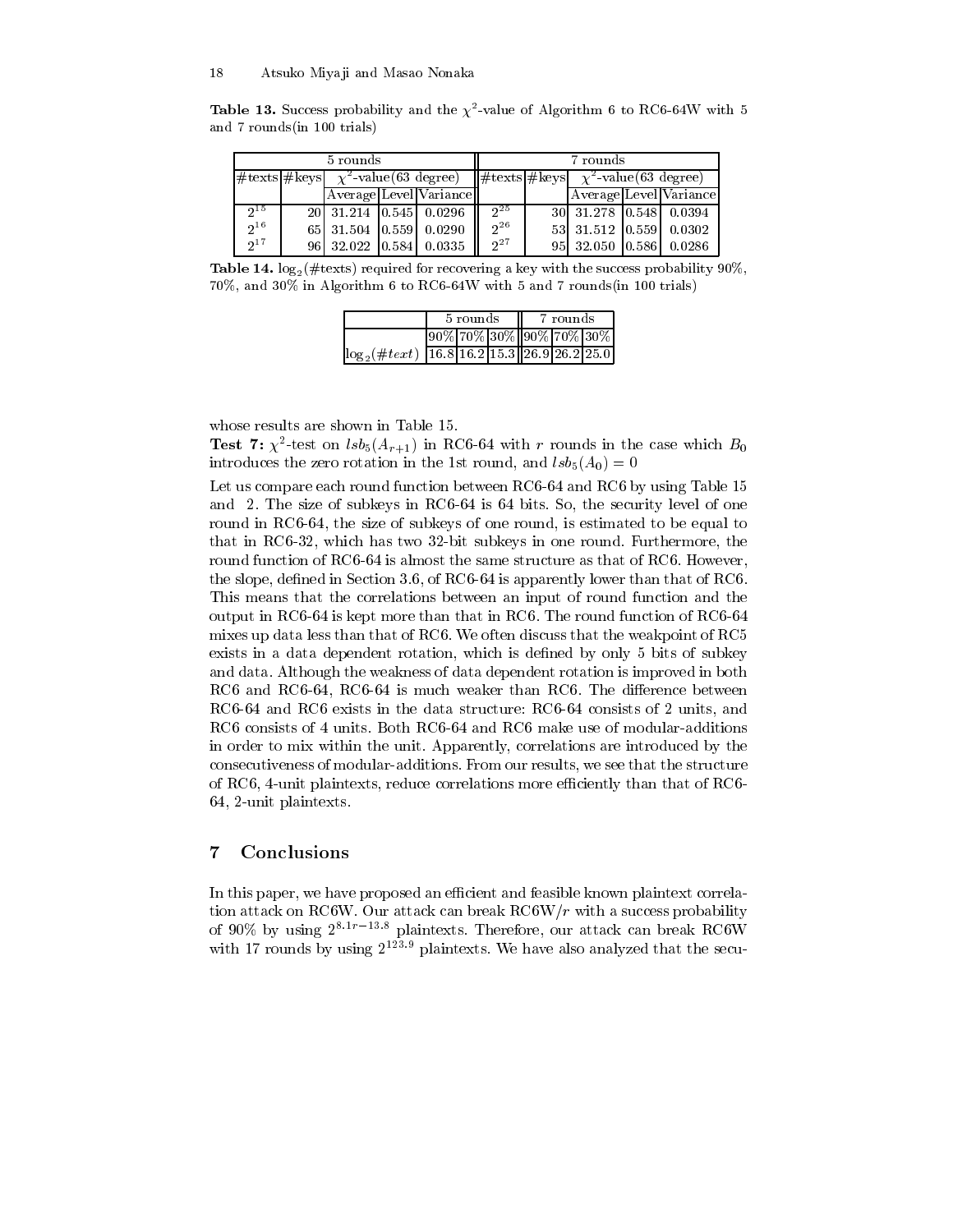**Table 15.** The  $\chi^2$ -value on  $lsb_5(A_{r+1})$  in Test 7(the average of 100 keys, the level and the variance)

| 4 rounds                                                                                 |       |              |  |          |       |                                                               |       |       |  |
|------------------------------------------------------------------------------------------|-------|--------------|--|----------|-------|---------------------------------------------------------------|-------|-------|--|
| $#$ texts                                                                                | -ენ.9 |              |  | ე ა. 7   |       |                                                               | ი 9.5 |       |  |
| The $\chi^2$ -value Average Level Variance Average Level Variance Average Level Variance |       |              |  |          |       |                                                               |       |       |  |
|                                                                                          |       |              |  |          |       | 34.600 0.700 86.071 40.893 0.890 126.840 51.261 0.988 188.444 |       |       |  |
|                                                                                          |       |              |  |          |       |                                                               |       |       |  |
|                                                                                          |       |              |  | 6 rounds |       |                                                               |       |       |  |
| $#$ texts                                                                                |       | <u>ე16.5</u> |  |          | 217.5 |                                                               |       | 218.9 |  |
| The $\chi^2$ -value Average Level Variance Average Level Variance Average Level Variance |       |              |  |          |       |                                                               |       |       |  |

rity of the round function of RC6 is enhanced by: not only the data-dependent rotation depends on all bits of the input unit; but also the consecutiveness of modular additions is broken by dividing data into 4 units.

## References

- 1. A. Biryukov, and E. Kushilevitz, "Improved Cryptanalysis of RC5", Advances in Cryptology-Proceedings of EUROCRYPT'98, Lecture Notes in Computer Science, 1403(1998), Springer-Verlag, 85-99.
- 2. J. Borst, B. Preneel, and J. Vandewalle, "Linear Cryptanalysis of RC5 and RC6". Proceedings of Fast Software Encryption, Lecture Notes in Computer Science, **1636**(1999), Springer-Verlag, 16-30.
- 3. S. Contini, R. Rivest, M. Robshaw, and Y. Yin, "Improved analysis of some simplified variants of RC6", Proceedings of Fast Software Encryption, Lecture Notes in Computer Science, 1636(1999), Springer-Verlag, 1-15.
- 4. J. Hayakawa, T. Shimoyama, and K. Takeuchi, "Correlation Attack to the Block Cipher RC5 and the Simplified Variants of RC6", submitted paper in Third AES Candidate Conference, April 2000.
- 5. B. Kaliski, and Y. Lin, "On Differential and Linear Cryptanalysis of the RC5 Encryption Algorithm", Advances in Cryptology-Proceedings of CRYPTO'95, Lecture Notes in Computer Science, 963(1995), Springer-Verlag, 171-184.
- 6. J. Kelsey, B. Schneier, and D. Wagner, "Mod n Cryptanalysis, with applications against RC5P and M6", Proceedings of Fast Software Encryption, Lecture Notes in Computer Science, 1636(1999), Springer-Verlag, 139-155.
- 7. L. Knudsen, and W. Meier, "Improved Differential Attacks on RC5", Advances in Cryptology-Proceedings of CRYPTO'96, Lecture Notes in Computer Science, 1109(1996), Springer-Verlag, 216-228.
- 8. L. Knudsen, and W. Meier, "Correlations in RC6 with a reduced number of rounds", Proceedings of Fast Software Encryption, Lecture Notes in Computer Science,  $1978(2001)$ , Springer-Verlag, 94-108.
- 9. D. Knuth, The art of computer programming, vol. 2, Seminumerical Algorithms, 2nd ed., Addison-Wesley, Reading, Mass. 1981.